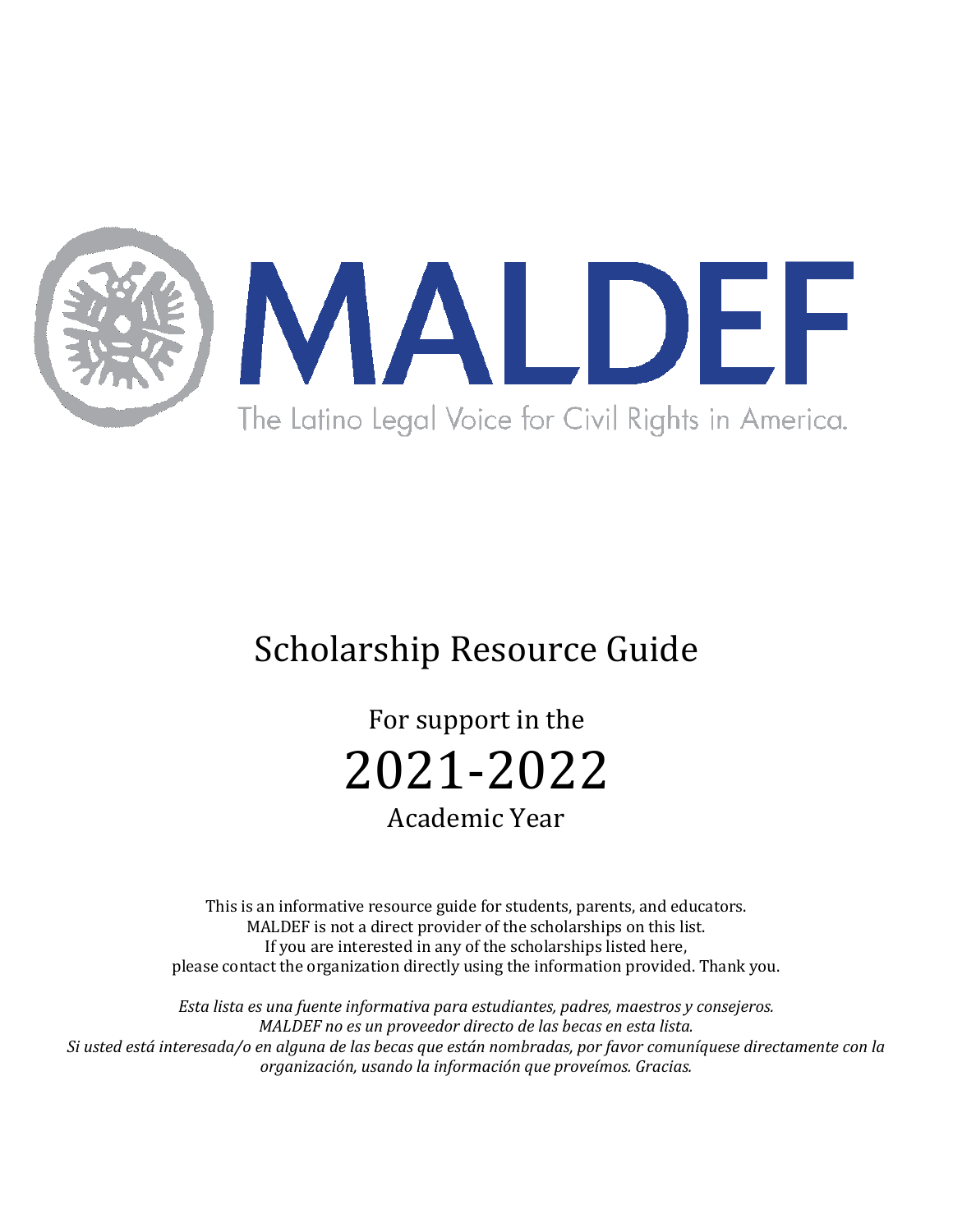MALDEF is pleased to provide you with this extensive list of scholarships, including many that do not inquire about immigration status or require a valid social security number. The overview of scholarships provided includes website links that you are advised to visit for more complete details as it is not practical to list every requirement of each scholarship. Please read through, or download, the information here and select scholarships that are applicable to you. As a general rule, if an application asks for your social security number and you do not have one yet, leave that space blank but fill out and turn in the otherwise completed application. Many scholarship awards can be processed with just the student's name and address. If a scholarship specifically requests a SSN, ask if it is possible to submit an ITIN instead. An important reminder: Dishonesty about your legal status or providing a false social security number is a federal offense. 

#### MALDEF suggests that you:

- 1. Contact the organization that offers any scholarship you are interested in and ask if you meet the *gualifying criteria to apply for and receive the scholarship.*
- 2. Review other scholarship lists and resources provided at the end of this document. Also, inquire with your *guidance counselor at school to learn about scholarship opportunities in your local area. Current college* students are familiar with scholarships and can serve as a valuable resource.
- 3. Beware of scholarship scams. DO NOT pay any organization, company, or individual to help you apply for scholarships, conduct a scholarship search, or provide access to scholarship lists. Some scholarship programs require a minimal application processing fee but should NEVER ask for a higher fee to apply for a *scholarship.*

MALDEF se complace en proveer una lista extensa de becas, incluyendo muchas que no preguntan acerca de su estatus migratorio ni piden un número válido de seguro social. Este resumen de becas contiene enlaces de sitio web que se les recomienda utilizar para obtener información más detallada ya que no es práctico incluir todos los requisitos de cada beca en esta lista. Por favor lea o descargue la información proveída en esta lista y seleccione las becas que son aplicables a usted. Como regla general, si una aplicación pide su número de seguro social y usted no tiene uno todavía, deje ese espacio en blanco, pero llene y entregue el resto de la solicitud completa. Muchas becas se pueden procesar con solamente el nombre y domicilio del estudiante. Si una beca específicamente solicita un número de seguro social, pregunte si es posible presentar un ITIN en su lugar. Deshonestidad sobre su estatus migratorio o dar un número de seguro social falso es un delito federal.

MALDEF sugiere que usted:

- 1. Contacte las organizaciones que ofrecen las becas que le interesan y pregunte si usted cumple el criterio para *aplicar y recibir la beca.*
- 2. Revise otras listas de becas y recursos proveídos al fin de este documento. También pregunte con su consejero en la escuela para aprender más sobre becas en su área local. Estudiantes universitarios actuales están familiarizados *con becas y pueden servir como un recurso valioso.*
- 3. Cuidado con las estafas de becas. NO pague a ninguna organización, empresa o individuo para ayudarle a solicitar *becas, realizar una búsqueda de becas, o para el acceso a las listas de becas. Algunos programas de becas requieren* una mínima tarifa para procesar la aplicación, pero NUNCA deben pedir una tarifa mayor para aplicar.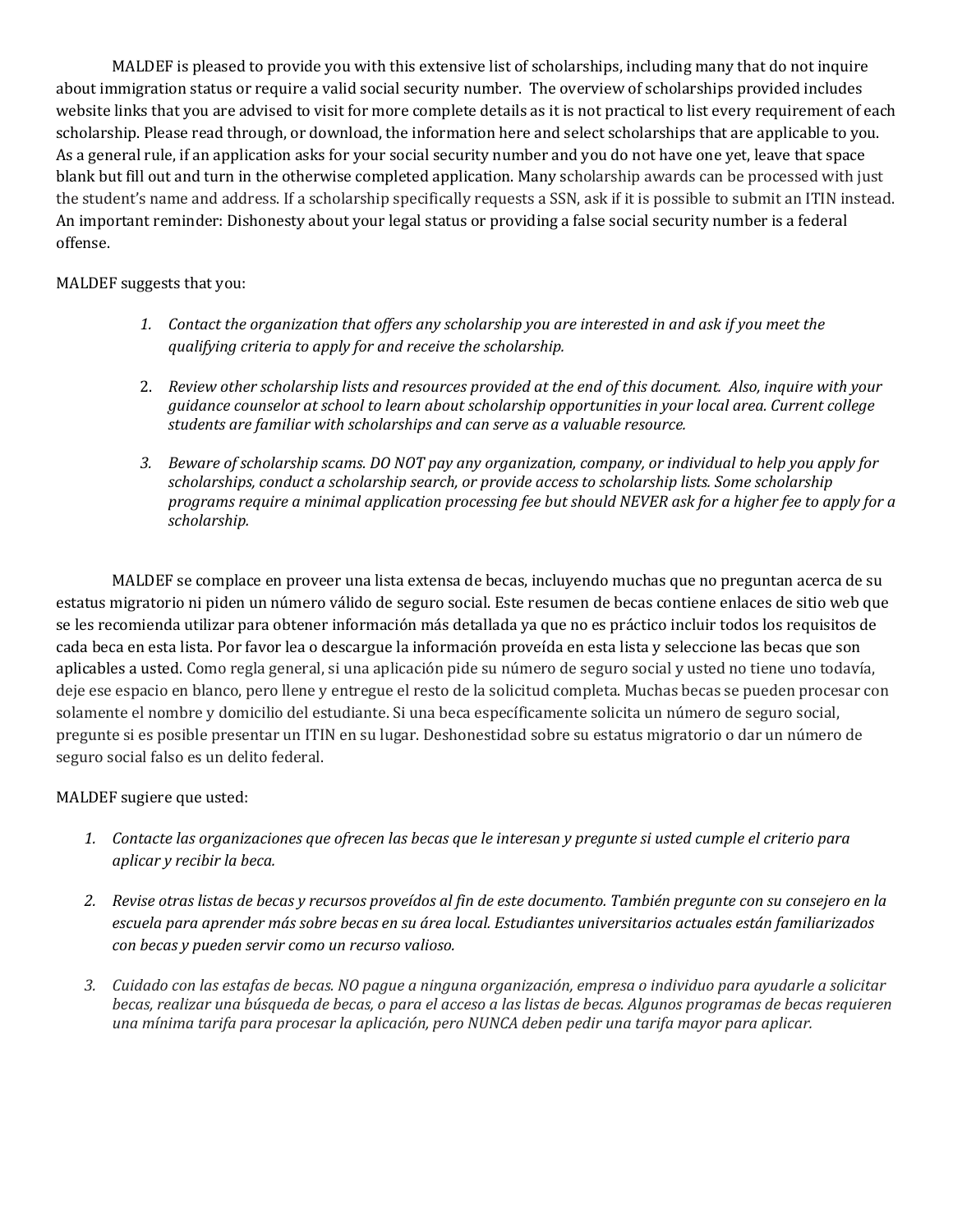**Please note**: *the scholarships on this list are ordered by their application deadlines*. Please visit the scholarship links for news on when applications open.

**Tenga en cuenta**: *las becas en esta lista están ordenadas según los plazos de solicitud*. Por favor visite los enlaces para obtener noticias sobre cuándo se abren las solicitudes.

## **California students:**

As a result of the enactment of AB 130, the California Dream Act of 2011, California public colleges and universities have introduced their own Dream Act scholarships on a rolling basis. To find out if your college or university has scholarship opportunities available to undocumented students, inquire with your campus' scholarship and/or financial aid office. AB 130 scholarships will be privately funded, so program availability may be limited and highly

competitive. Be sure to continue to advocate for these scholarship resources at your college or university. Let campus administrators know that the undocumented students on campus have a dire need for financial support.

## **JANUARY**

## **CUNY BECAS**

Mexican Studies Scholarship Fund http://www.lehman.cuny.edu/cuny-mexican-studies-institute/scholarships.php Award: Up to \$6,930 to cover tuition. Deadline: Typically closes in January; please visit website for details.

Requirements:

- $\circ$  Must have graduated or will graduate from high school or have earned or will earn a high school equivalency diploma by the end of the academic year.
- $\circ$  Must plan to enroll full-time in an associate or baccalaureate program at a CUNY campus in fall semester and spring semester. Or if a Graduate Student, must intend to enroll full time in a master's degree program either fall semester or spring semester.
- o Must demonstrate academic achievement. Must demonstrate financial need.
- $\circ$  Must demonstrate commitment to service in the immigrant and/or Mexican community in New York, without consideration of immigration status.

## **The Anhelo Project Dream Scholarship**

## http://www.theanheloproject.org/dream/

Award: Please visit website for details.

Deadline: Typically closes in January; please visit website for details.

Requirements:

- o Must be an Illinois resident attending a high school, college, university, or vocational training program located in the State of Illinois.
- $\circ$  Must be in good academic standing with cumulative minimum GPA of 2.50 on a 4.0 scale.
- $\circ$  Must commit to 20 hours of volunteer time to the Anhelo Project events during the following academic year.
- $\circ$  Should demonstrate leadership through community involvement either on and/or off campus.
- $\circ$  Must demonstrate ineligibility for federal financial assistance and financial hardships for the 2020-2021 academic year.
- $\circ$  DACA recipients eligible to apply.
- o High School Seniors graduating in June of 2021 are eligible to apply with proof of college, university or vocational training program for enrollment in fall 2021.

## **Microsoft Scholarship Program**

One Microsoft Way Redmond, WA 98052-8303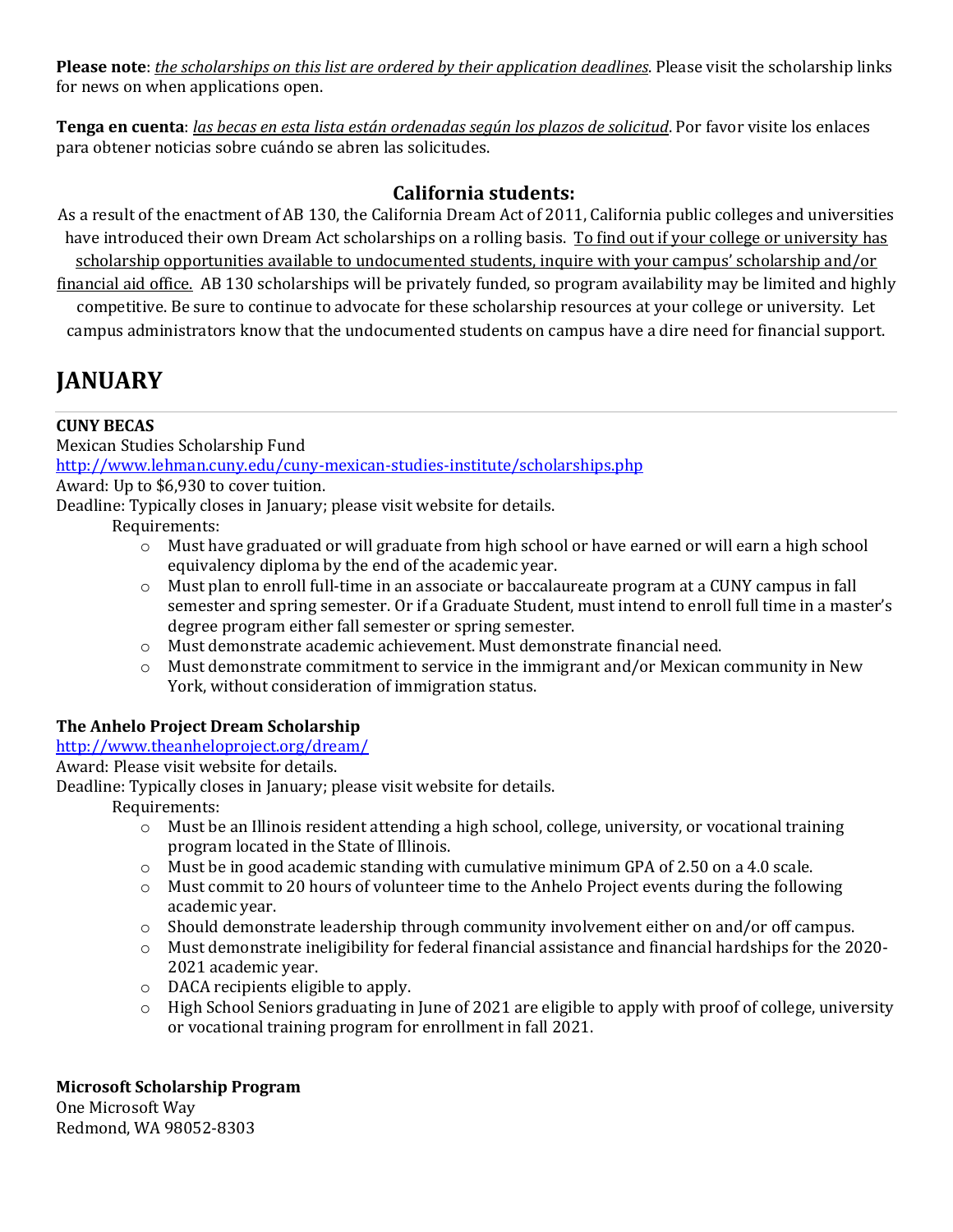https://careers.microsoft.com/students/us/en/usscholarshipprogram 

Award: Full or partial tuition covered for one academic year.

Deadline: Typically closes in January; please visit website for details.

## Requirements:

- $\circ$  Be enrolled full time in a bachelor's degree program at a four-year college or university in the United States, Canada or Mexico at the time you submit the application.
- $\circ$  A demonstrated record of academic achievement/excellence. Because the scholarship is meritbased, you must maintain a 3.0 cumulative grade point average out of a possible 4.0, or a 4.0 cumulative grade point average out of a possible 5.0.
- Show satisfactory progress toward an undergraduate degree in computer science, computer engineering or a related STEM discipline.

## Point Foundation: College Scholarships for LGBT Students

## https://www.pointfoundation.org/point-apply/apply-now/

Award: Multiple scholarships available; award amounts vary; please visit website for details.

Deadline: Typically closes in January; please visit website for details.

Requirements:

- o Must be enrolled or intending to enroll at an accredited college or university based in the United States in the fall of 2021. Students enrolled or intending to enroll in a college or university in a United States territory are not eligible.
- $\circ$  Must be "out" as a person who identifies as a member of the LGBTQ community.
- $\circ$  Must be enrolled full-time for the full academic year and at least a senior in high school.
- $\circ$  Must enroll in a degree-granting undergraduate or graduate/ doctoral program. Post-doctoral research programs are not eligible.
- o Community college students must be transferring to a four-year college or university.
- $\circ$  Must be at least a senior in high school.
- $\circ$  If selected as a finalist, the finalist must be able to record a video for the Point Selections Committee. More details provided to those who reach the finalist stage.

## **Opportunity Scholarship For Locked-Out Dreamers**

1300 N 7th Street, Suite 1700

Arlington, VA 22209

https://www.thedream.us/scholarships/opportunity-scholarship/

Award: Up to \$20,000 per year for four years for tuition, fees, and on-campus housing and meals.

Deadline: Typically closes in January; please visit website for details.

- $\circ$  You must have current DACA or TPS or certify that you meet the following immigration eligibility criteria:
	- Came to the United States before the age of 16;
	- Have continuously resided in the United States since before November 1, 2015 up to the present time and have had no lawful status.
	- Are currently in high school or have graduated from a United States high school or obtained a general education development (GED) certificate from a United States Program; and
	- Have not been convicted of a felony, significant misdemeanor, or three or more other misdemeanors in the categories which would have disqualified you for DACA, and do not otherwise pose a threat to national security or public safety.
- o Must have graduated or will graduate from high school in a locked-out state by the end of the 2020-2021 academic year with a GPA of 2.8 on a 4.0 scale.
- $\circ$  Must have taken the SAT or ACT.
- $\circ$  Must not be currently or have previously enrolled in a four-year college.
- $\circ$  Must intend to relocate to and enroll full-time in a bachelor's degree program at one of our Opportunity Partner Colleges in the fall.
- $\circ$  Must have significant unmet financial need.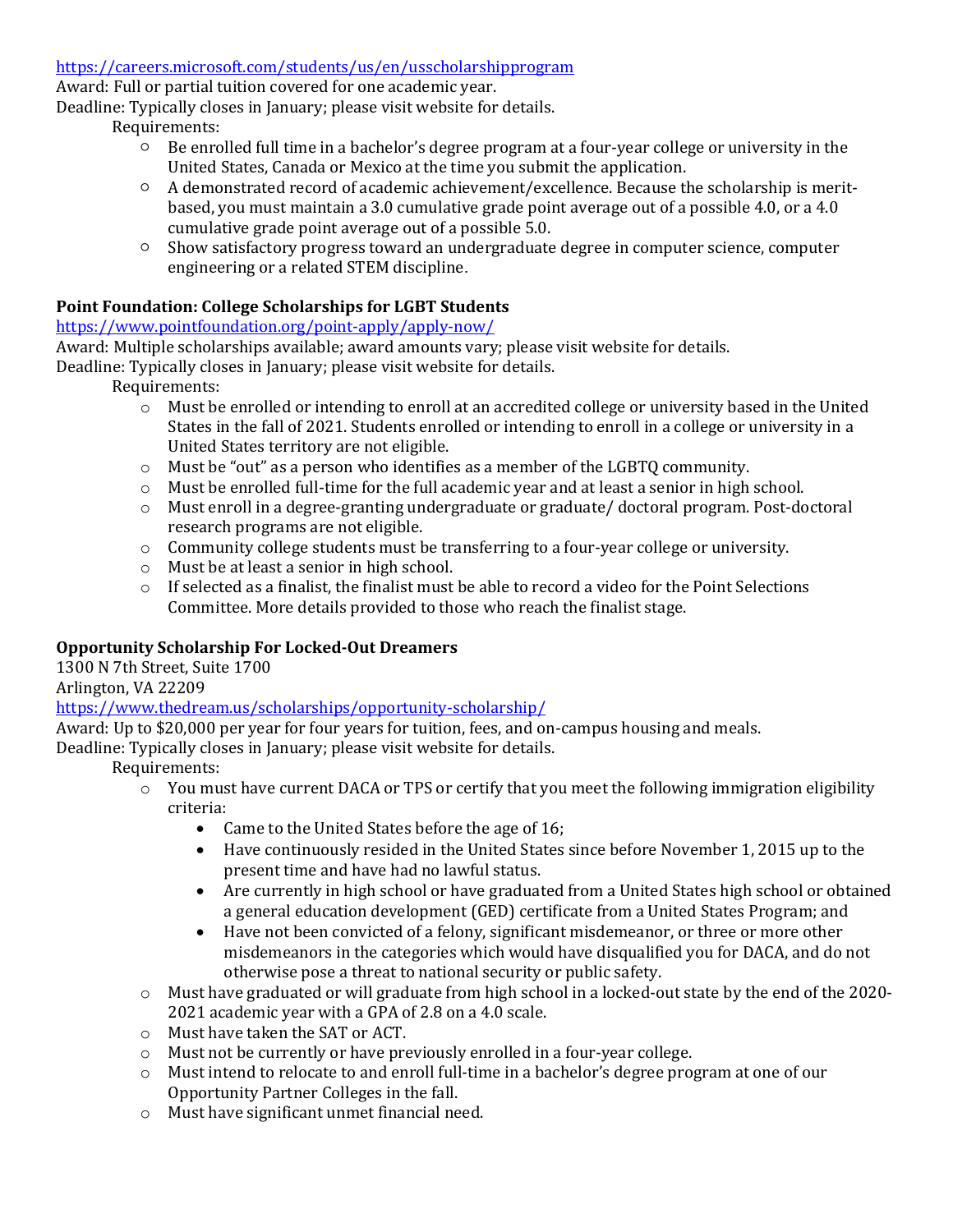## Latin American Educational Foundation Scholarship

561 Santa Fe Drive

Denver, CO 80204

http://www.laef.org/Scholarship

Award: Please visit website for more details.

Deadline: Typically closes in January; please visit website for details.

Requirements:

- $\circ$  Must be a resident of Colorado--regardless of legal residency status or citizenship.
- o Must be of Hispanic/Latino heritage or actively involved in the Hispanic/Latino community.
- $\circ$  Must have a minimum 3.0 cumulative GPA.
- $\circ$  Open to high school seniors, college undergraduate and graduate students.

## **FEBRUARY**

## **The Asian Pacific Fund**

465 California Street, Suite 809

San Francisco, CA 94104

http://asianpacificfund.org/what-we-do/scholarships/apply-for-scholarship/

Award: Multiple scholarships available; please visit website for details.

Deadline: First deadline in February; please visit website for details; updates in December.

Requirements:

 $\circ$  Varies by scholarship.

## **Marcus Foster Education Institute**

https://www.marcusfoster.org/scholarships/

Award: Varies by scholarship; please visit website for details.

Deadline: Typically closes in February; please visit website for details.

Requirements:

- o Open to Bay Area high school seniors in the Oakland Unified School District and the Pleasanton Unified School District.
- $\circ$  Open to children of employees of the Port of Oakland; see website for more criteria.
- $\circ$  For continuing undergraduate college students:
	- Must have graduated from an Oakland Unified School District public or charter high school in last three years.
	- Completed the most recent FAFSA or CA Dream Act Application by the March 2nd priority deadline.
	- Currently attend a four-year institution, two-year institution, non-proprietary institutions, or trade/technical program with plans to continue in the fall.
	- Graduated from a San Francisco Bay Area high school in last three years (Black young men applying for College Bound Brotherhood Scholarship only).

## **Maisin Scholar Award**

## https://sfedfund.org/maisin-scholar-award/

Award: Varies by scholarship; please visit website for details.

Deadline: Typically closes in February; please visit website for details.

Requirements:

- $\circ$  Must be a graduating senior in the San Francisco Unified School District. Must plan to attend an accredited educational program in the fall.
- $\circ$  Must have an unweighted GPA between 2.0 and 3.5. Do not need social security number to apply.

## **San Diego Foundation Scholarships**

https://www.sdfoundation.org/students/common-scholarship-app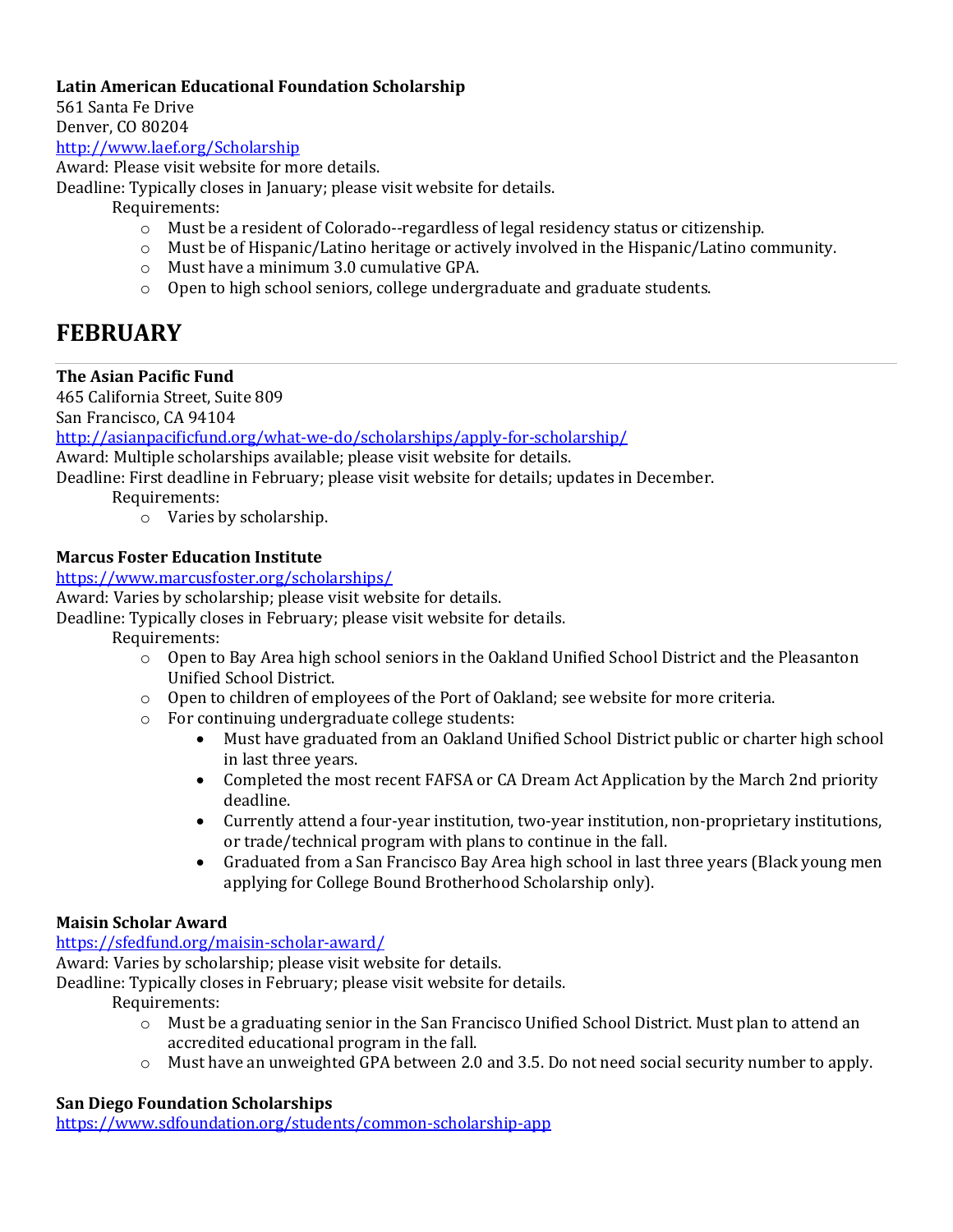Award: Vary by scholarship.

Deadline: Typically closes in February; please visit website for details.

Requirements:

 $\circ$  Varies by scholarship.

## **National Scholarship for High School and Community College Graduates**

https://www.thedream.us/scholarships/national-scholarship/

Award: The amount of your annual award will be based on the cost of tuition and fees based on your enrollment status (i.e., number of credits).

Deadline: Typically closes in February; please visit website for details.

Requirements:

- $\circ$  Have graduated or will graduate from a U.S. high school (or have earned or will earn a high school equivalency diploma) by the end of the 2021-22 academic year.
- $\circ$  Graduated or will graduate with a GPA of 2.5 or better on a 4.0 scale.
- $\circ$  Are not and have not previously been enrolled in a four-year institution or bachelor program and have not earned more than 21 credits in a community college (not counting credits earned in a precollege or dual enrollment program in high school).
- $\circ$  Intend to enroll full-time in an associate or bachelor's degree program at a Partner College no later than the spring term of 2021-22 academic year.
- $\circ$  Are eligible for in-state tuition at the Partner College you want to attend (not applicable if it is a private Partner College).
- $\circ$  Have current DACA or TPS or certify that you meet the following immigration eligibility criteria:
	- Came to the United States before the age of 16;
	- Have continuously resided in the United States since before November 1, 2015 up to the present time and have had no lawful status;
	- Are currently in high school or have graduated from a U. S. high school or obtained a general education development (GED) certificate from a United States Program;
	- Have not been convicted of a felony, significant misdemeanor, or three or more other misdemeanors in the categories which would have disqualified you for DACA, and do not otherwise pose a threat to national security or public safety.

## **Ascend Educational Fund Scholarship**

http://ascendfundny.org/scholarship/

Award: \$2,500 - \$20,000

Deadline: Typically closes in February; please visit website for details.

Requirements:

- $\circ$  Must be born outside the United States or have two parents born outside of the United States.
- $\circ$  Must be a graduating senior at a high school in the five boroughs of New York City.
- $\circ$  Must enroll full-time at an accredited public or private college or university in 2021-2022.

## **BMI Student Composer Award**

**BMI** Foundation

http://bmifoundation.org/programs/info/bmi\_student\_composer\_awards

Award: \$500 - \$5,000

Deadline: Typically closes in February; please visit website for details.

Requirements:

- $\circ$  Currently studying music, either in an educational institution or privately.
- $\circ$  Under the age of 27 as of the submission deadline.
- $\circ$  Has not won a BMI Student Composer Award more than two times (Honorable Mention excluded).

## **TELACU Education Foundation**

5400 E. Olympic Boulevard, 3rd Floor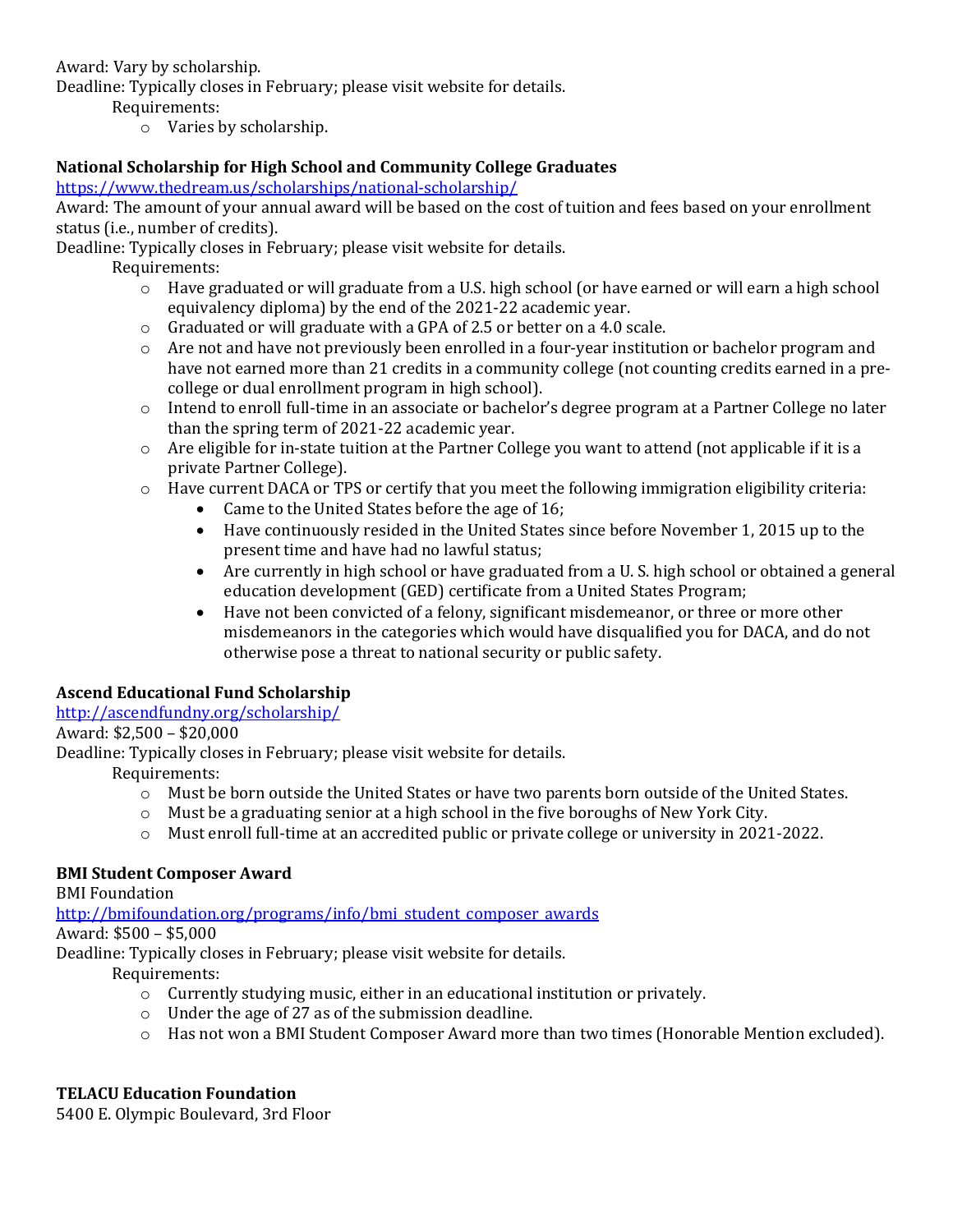Los Angeles, CA 90022

http://telacu.com/telacu-education-foundation/college-success-program/apply/

Award:  $$500 - $5,000$  with possible renewal up to four years.

Deadline: Typically closes in February; application opens in December.

Requirements:

- $\circ$  Must be a first-generation college student from a low-income household. Must have a minimum 2.75 GPA.
- o Must attend a four-year college or university.
- $\circ$  Must be enrolled full time for the entire previous academic year.
- o Must be able to attend mandatory TEF sessions throughout the academic year if attending a local area school.
- $\circ$  California applicants: Must be a permanent resident of an underserved community within the counties of Los Angeles, Orange or San Bernardino, such as East Los Angeles, Boyle Heights, Baldwin Park, Bell Gardens, Commerce, Huntington Park, City of Los Angeles, Montebello, Ontario, Pico Rivera, Pomona, South Gate, Santa Ana, or San Bernardino.
- $\circ$  Texas applicants: Must be a permanent resident of San Antonio, Austin, Laredo, Edinburg, or Rio Grande City.
- $\circ$  Illinois Applicants: Must be a permanent resident of the Greater Chicagoland Area. New York Applicants: Must be a permanent resident of the state of New York.

## **Pursuit of Excellence Scholarships**

http://www.poescholarships.org/for-students/applications

## Award: \$500 - \$5,000

Deadline: Typically closes in February; please visit website for details.

Requirements:

- $\circ$  Must have a family income that does not exceed \$60,000.
- $\circ$  Must have graduated from one of Pursuit of Excellence's targeted high schools or community colleges. Please check website under qualifications.
- $\circ$  Must graduate from high school in good standing and plan to attend a four-year university or a community college and then transfer to a four-year institution.
- $\circ$  For community college transfer applicants, students must apply to transfer to a University of California and be eligible to transfer the year they apply.
- $\circ$  Preference given to students who have worked during their high school years.

## **Hispanic Scholarship Foundation: Scholars Program**

## https://www.hsf.net/

Award: Amounts range from \$500 to \$5,000.

Deadline: Typically closes in February; please visit website for details.

Requirements:

- o Must be of Hispanic heritage.
- $\circ$  Minimum of a 3.0 GPA on a 4.0 scale (or equivalent) for high school students.
- $\circ$  Minimum of a 2.5 GPA on a 4.0 scale (or equivalent) for undergraduate and graduate students.
- $\circ$  Plan to enroll full-time in an accredited, not-for-profit, four-year university, or graduate school, during the fall of a scholarship cycle (year).
- o US Citizen, Permanent Legal Resident, DACA or Eligible Non-Citizen (as defined by FAFSA). Complete FAFSA or state based financial aid application (if applicable).

## The Elie Wiesel Prize in Ethics Essay Contest

The Elie Wiesel Foundation for Humanity 555 Madison Avenue, 20th Floor New York, NY 10022 http://eliewieselfoundation.org/prize-ethics/ 

Award:  $$500 - $5,000$ ; please visit website for details on yearly essay question and instructions.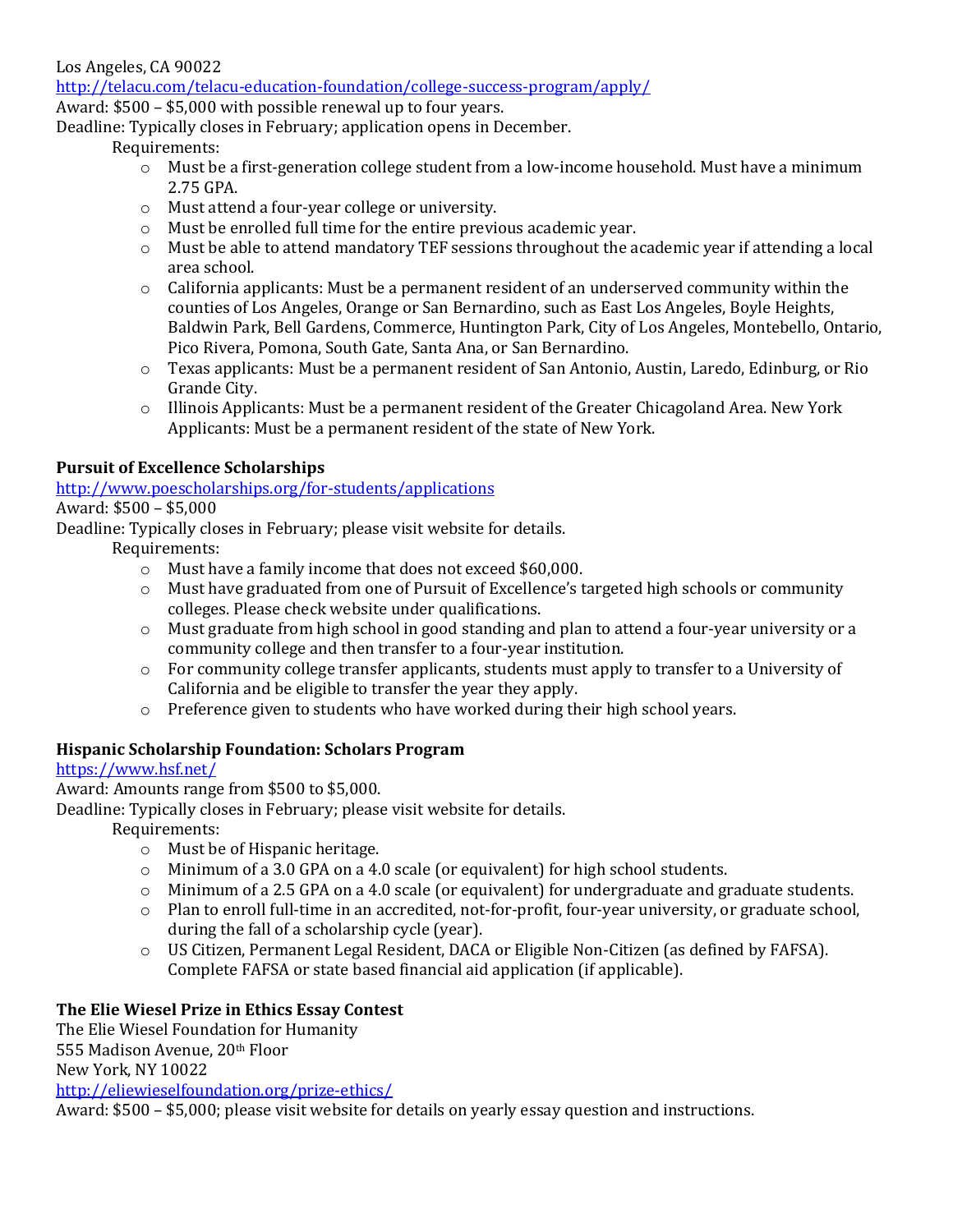Deadline: Typically closes in February; please visit website for details.

Requirements:

 $\circ$  Must be a registered full-time junior or senior at an accredited four-year college or university in the United States during the fall semester.

## **MARCH**

## **Beca Foundation General Scholarship Fund**

The Beca Foundation P.O. Box 936 Escondido, CA 92033 scholarship@becafoundation.org http://www.becafoundation.org/

## Award: \$500 - \$1,000

Deadline: Typically closes in March; please visit website for details.

Requirements:

- o Must be a San Diego County high school graduate.
- $\circ$  Must be a high school senior entering a two- or four-year university.
- $\circ$  Must fill out the online application.
- $\circ$  Must include two letters of recommendation, personal statement, academic transcripts, and Estimated Family Contribution (EFC) based on your Student Aid Report (SAR).

## **Alice Newell Joslyn Medical Scholarship**

http://www.becafoundation.org/

Award: \$500 - \$2,000

Deadline: Typically closes in March; please visit website for details.

 Requirements:

- $\circ$  Must be entering a medical/health care profession or seeking a Bachelor of Science, master's degree or doctorate in the health field.
- $\circ$  Must be living or attending a high school or college in San Diego County at the time of the application.
- $\circ$  Must fill out the online application.
- o Must include two letters of recommendation, personal statement, academic transcripts, and Estimated Family Contribution (EFC) based on your Student Aid Report (SAR).

## **California Dream Act Scholarships**

## **UC Berkeley Undergraduate Dream Act Scholarship**

http://financialaid.berkeley.edu/berkeley-undergraduate-dream-act-aid

Award: Up to \$8,000.

Deadline: Typically closes in March; please visit website for details.

Requirements:

- $\circ$  Must be a current UC Berkeley undergraduate or 2022 spring semester admitted student.
- o Must maintain a 3.0 GPA.
- $\circ$  Must qualify for an AB-540 nonresident tuition exemption.
- $\circ$  Must be ineligible for federal financial aid.

## **10,000 Degrees Undergraduate Scholarship**

https://www.10000degrees.org/general-scholarships/ Award: Multiple awards available; visit website for details. Deadline: March 2, 2022 Requirements: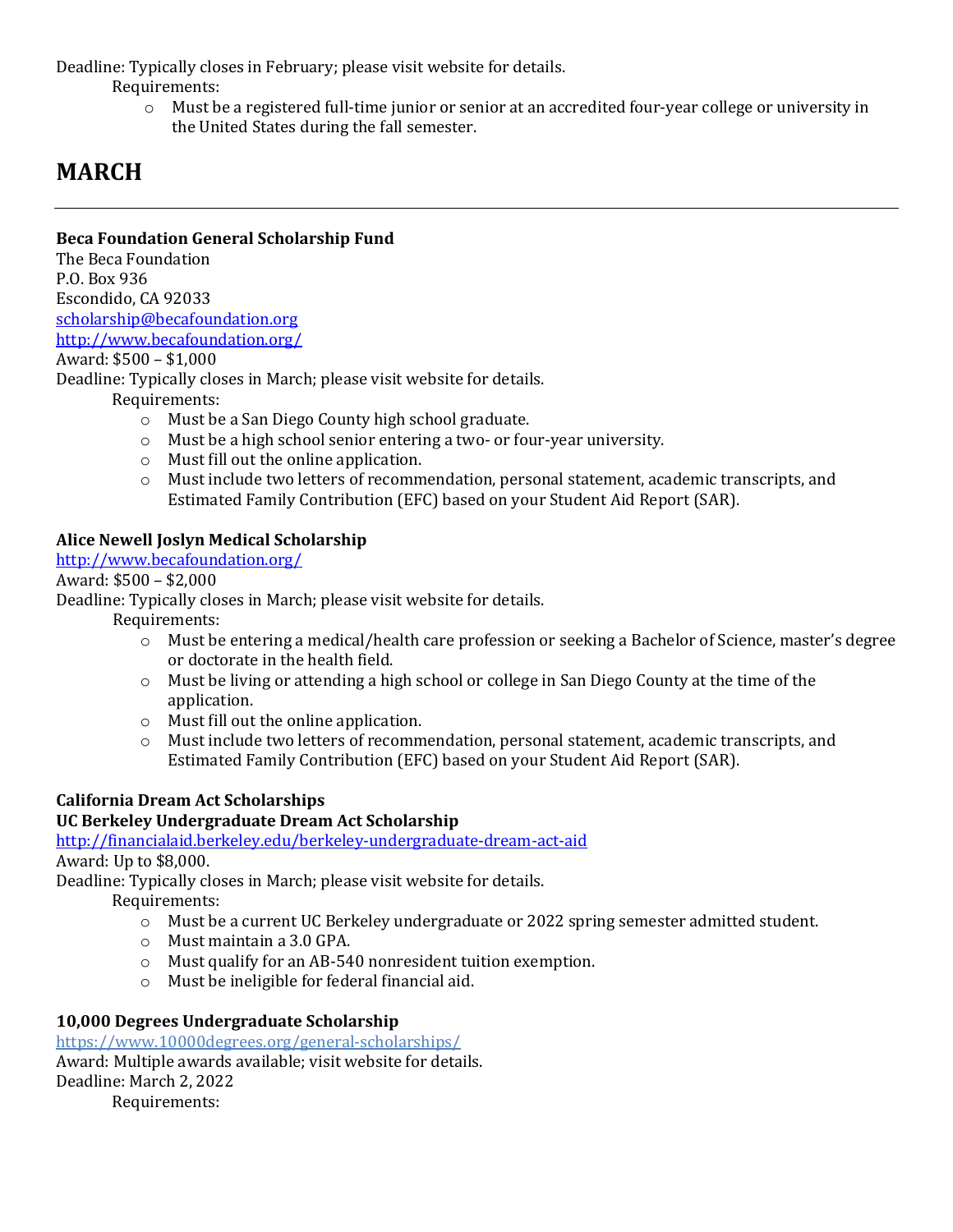- $\circ$  The majority of our scholarships are for students from Marin and Sonoma County, but a few scholarships are administered for students from the greater Bay Area (California).
- $\circ$  Students must provide information showing financial need.
- $\circ$  Students must be enrolled in a program leading to his/her first Associate's degree, Bachelor's degree, or teaching credential during the current academic year.
- $\circ$  Students must be enrolled in an average of 12 academic units per term during the 2021-22 academic year (or full-time as designated by school).

## **New Leader Scholarship**

## http://newleaderscholarship.org/apply/

## Award: \$8,000

Deadline: Moratorium on any new scholarship applications for 2021; please visit website for details. Undergraduate Requirements:

- $\circ$  Enrollment in one of the following Bay Area public universities: California State University East Bay; San Francisco State University; San Jose State University; Sonoma State University; or University of California, Berkeley.
- $\circ$  Will be an upper-division student who has attended the school for one academic year or more, with 24 units that were attained at the present university.
- o Studying the social sciences, human services, public interest law, health-related fields, or public service.
- $\circ$  A minimum 3.5 GPA either at the current school or at a combination of the current school plus all schools previously attended; consideration will be given to students with a GPA of 3.2 - 3.49 with special circumstances.
- $\circ$  Must be enrolled in a minimum of 12 units each in the fall and spring semesters.
- o Demonstrated financial need.

## Graduate Requirements:

- $\circ$  Prior New Leader Scholarship recipient at the undergraduate level.
- $\circ$  Plan to enroll in a graduate program at a public university in California in 2021-2022.
- $\circ$  Demonstrated financial need.

## **California's Wine Grape Growers Foundation Scholarship Program**

1121 L Street, Suite 304 Sacramento, CA 95814 (916) 379-8995

http://cawgfoundation.org/scholarship-eligibility-requirements/

Award:  $$500 - $8,000$ ; multiple scholarships available; check website for details

Deadline: Typically closes in March; please visit website for details.

Requirements:

- $\circ$  Be graduating from high school and planning to attend the University of California, California State University or a two-year community college in the fall.
- $\circ$  Have a parent or legal guardian who was employed by a California vineyard during the current or past growing season.
- $\circ$  Attach a copy of your SAT or ACT results if you are applying for a four-year scholarship.
- $\circ$  Provide a letter of recommendation from an instructor, school principal or counselor that includes their signature and provides the address, telephone number and position held at the school.
- $\circ$  Submit a 500-word essay (approximately 2 pages, see application for details).

## Leonard M. Perryman Communications Scholarship for Racial Ethnic Minority Students

Leonard M. Perryman Scholarship Committee United Methodist Communications Relationship Team P.O. Box 320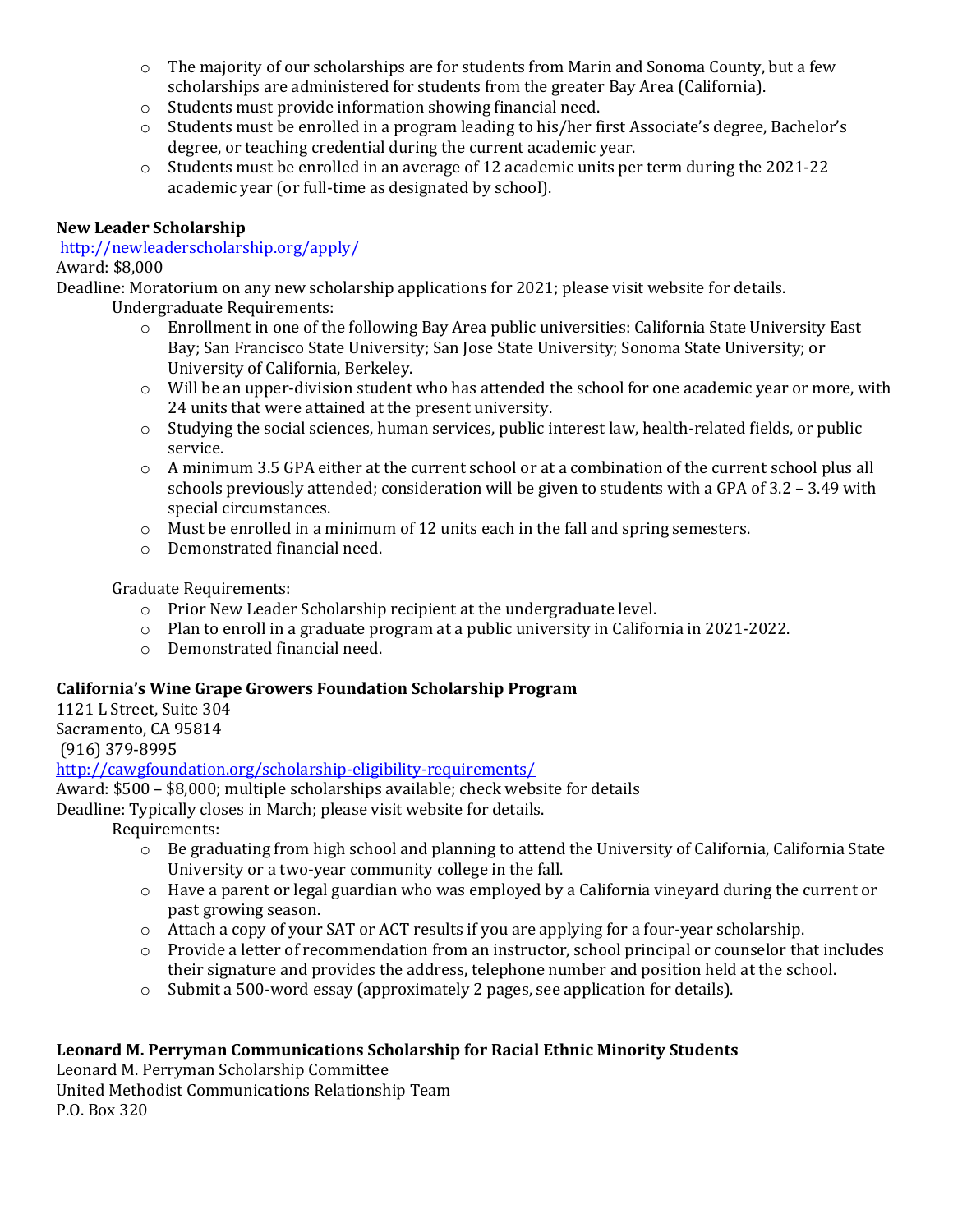#### Nashville, TN 37202-0320

#### https://www.resourceumc.org/en/content/leonard-m-perryman-communications-scholarship

Award: \$2,500

#### Deadline: March 15, 2022

Requirements:

- $\circ$  Must be a United Methodist ethnic minority students enrolled at the junior or senior level in the journalism or communications department of an accredited college or university in the United States.
- $\circ$  Christian commitment and involvement in the life of the United Methodist Church.
- o Academic achievement as revealed by transcripts, grade point averages and the required letters of reference.
- $\circ$  Journalistic experience and/or evidence of journalistic talent.
- $\circ$  Clarity of purpose in plans and goals for the future.
- $\circ$  Potential professional ability as a religion journalist.

## **Chicana/Latina Foundation Scholarship Program**

Chicana Latina Foundation Scholarship Committee 1419 Burlingame Avenue, Suite W2 Burlingame, CA 94010 https://chicanalatina.org/programs/scholarships/ Award: \$1,500

Deadline: Typically closes in March; please visit website for details.

Requirements: 

- $\circ$  Identify as Chicana and/or Latina.
- $\circ$  Must have lived at least two years in one of the following counties: Alameda, Contra Costa, Marin, Monterey, Napa, Sacramento, San Mateo, Santa Clara, Santa Cruz, Solano, San Francisco, Sonoma, or Yolo.
- $\circ$  Be enrolled in an accredited university or community college in one of the following counties: Alameda, Contra Costa, Marin, Monterey, Napa, Sacramento, San Mateo, Santa Clara, Santa Cruz, Solano, San Francisco, Sonoma, or Yolo.
	- Community College and Undergraduate students must:
		- Be enrolled as a full-time college student (as defined by your institution) when applying and for the following academic year,
		- Have completed 12 college units after high school graduation, and
		- Have a cumulative GPA of 2.0 college coursework. Graduate students must:
			- o Be enrolled graduate/professional students completing course/thesis/dissertation; or have been accepted into graduate/profession school; and
			- o Have a cumulative GPA of 2.7 for college course work.

## **USC Topping Scholar**

#### https://ntsaf.usc.edu**/**

Award: Full financial aid at USC

Deadline: March 1 for freshmen applicants. June 1 for Transfer and Graduate applicants; please visit website for details.

- $\circ$  Applying to USC for fall as a full-time freshman, transfer or graduate student, or new spring admit.
- $\circ$  Submitted a FAFSA or Dream Act application and expected family contribution is less than \$20,000.
- $\circ$  Demonstrate strong community awareness and contribute to the betterment of a community through volunteer efforts.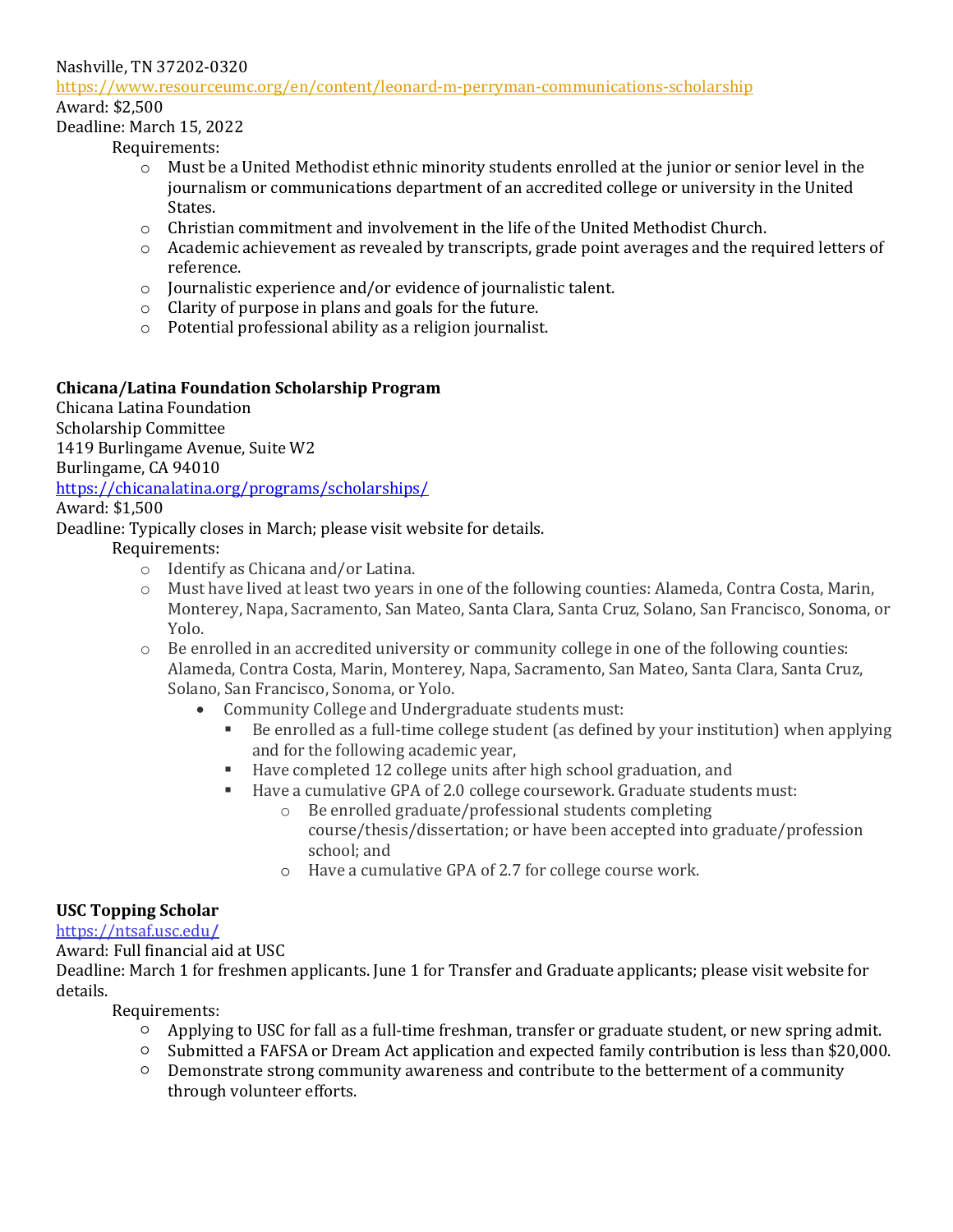## **Lotus Scholarship**

Sheng-Yen Lu Foundation 10655 NE 4th Street, Suite 608 Bellevue, WA, 98004

http://www.sylfoundation.org/english/what-we-do/lotus-scholarship-program/

Award: 4-year award;  $$1,500$  per year for the first 2 years, increasing to  $$3,000$  for the final 2 years.

Deadline: Typically closes in March; please visit website for details.

Requirements: 

- $\circ$  Student attends high school in King, Pierce or Snohomish county and is due to graduate in June 2021. Application from students already in college are not accepted.
- $\circ$  Student is 21 years old or younger.
- o Immigrated to the United States on or after January 1, 2017.
- $\circ$  Plans to attend a community college, university, technical or trade school.
- $\circ$  Will commit to participating in college persistence or support program during college.

## **Que Llueva Café Scholarship**

Chicano Organizing & Research in Education (CORE) P.O. Box 160144 Sacramento, CA 95816

jdelrazo@ca-core.org

http://www.ca-core.org/que\_llueva\_cafe\_scholarship\_program

#### Award: \$500

Deadline: Typically closes in mid-March; please visit website for details.

- Requirements:
	- o Must be of Chicano/Latino descent.
	- $\circ$  Must be an undocumented student, defined as someone who was born outside of the U.S. and lives here without legal permission of the federal government.
	- $\circ$  Must be or will be a high school or GED graduate who will enroll for the first time in an accredited college or university in the U.S. or Puerto Rico for the 2021-22 academic year.

## **Radio Television Digital News Association**

RTDNF Scholarships 4121 Plank Road #512 Fredericksburg, VA 22407 karenh@rtdna.org

http://www.rtdna.org/content/scholarships

Award: Multiple scholarships available; award amounts vary; please visit website.

Deadline: Typically closes in March; please visit website for details.

Requirements: 

- $\circ$  Must be pursuing a career in radio, television, or digital journalism.
- $\circ$  Must be officially enrolled as a full-time sophomore, junior, or senior in good standing when scholarship is awarded for the 2021-2022 academic year.

## **Princeton Prize in Race Relations**

Alumni Association of Princeton, Princeton University P.O. Box 291 Princeton, NJ 08542-0291 Pprize@princeton.edu http://pprize.princeton.edu/ 

(800) 742-1036

Award: \$1,000 and an all-expenses-paid weekend to a national symposium on race at Princeton University. Deadline: Typically closes in March; please visit website for details.

Requirements: 

 $\circ$  Must be currently enrolled in grades 9-12 in participating regions.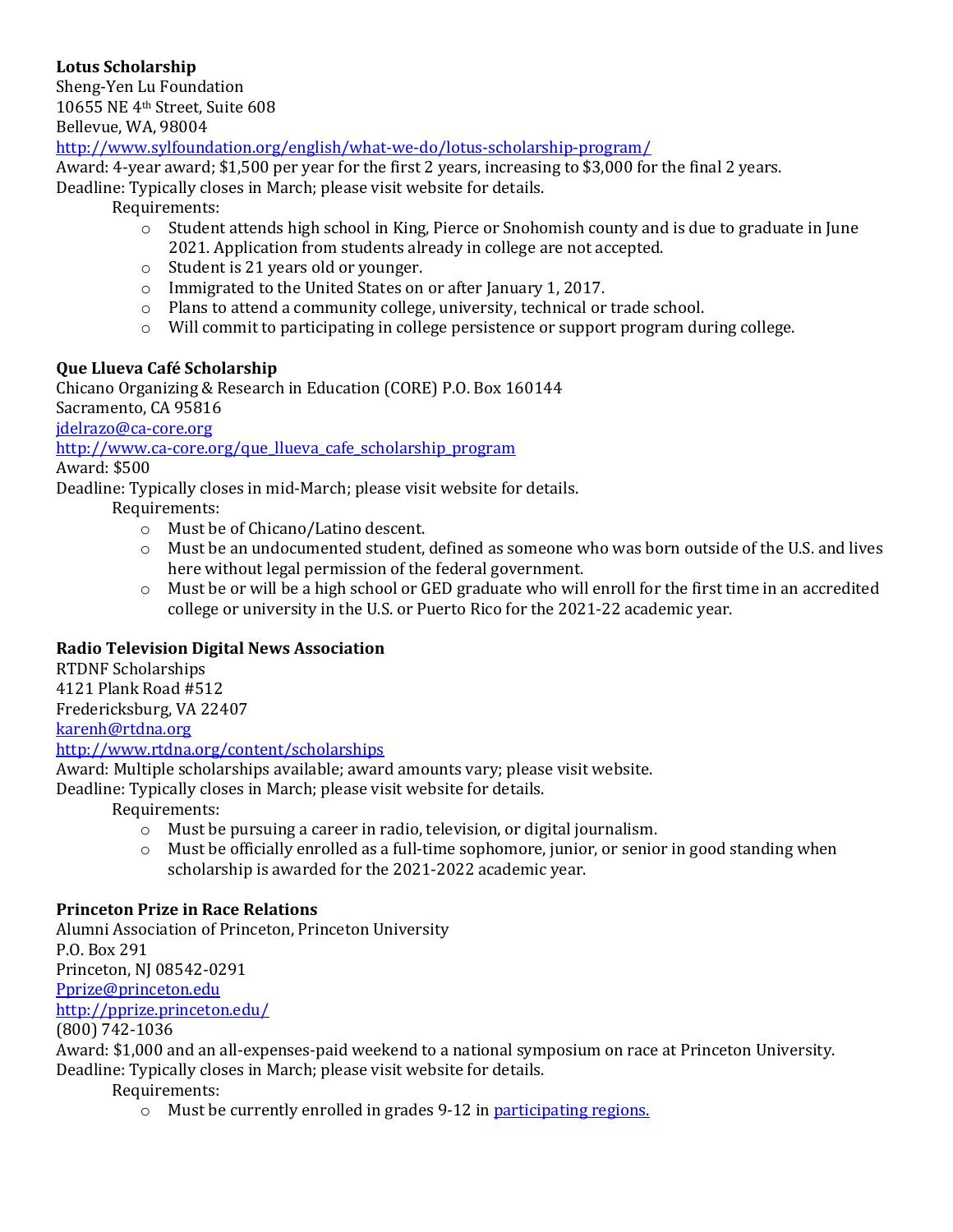$\circ$  Must have been actively involved in a volunteer activity that has had a significant, positive impact on race relations—broadly defined—in school or community within the last 12 months.

## **APRIL**

## **Davis-Putter Scholarship Fund**

P.O. Box 7307 New York, NY 10116-7307 davisputter@davisputter.org https://davisputter.org/apply-for-scholarships/ Award: Up to \$15,000; undocumented students are invited to apply. Deadline: April 1, 2022; applications open January 1, 2022.

Requirements:

- $\circ$  Must demonstrate activism in the struggle to achieve civil rights, economic justice, international solidarity, or other progressive issues.
- $\circ$  Must be enrolled in an accredited college/university or trade school. Graduate students are eligible to apply.
- $\circ$  Undocumented students are invited to apply.

## **The Andrés y María Cárdenas Family Foundation**

**Selection Committee** P.O. Box 920008 Sylmar, CA 91392-0008 http://cardenasfoundation.org/books/scholarship (818) 640-6454 Award:  $$500 - $3,000$ ; qualified AB540 students are eligible.

Deadline: Typically closes in April; please visit website for details.

Requirements: 

- $\circ$  Must be a senior at, or have graduated from one of the following Northeast San Fernando Valley high schools: Arleta HS, Kennedy HS, Monroe HS, North Hollywood HS, Polytechnic HS, Cesar Chavez Learning Academies HS, San Fernando HS, Sylmar HS, Van Nuys HS or Panorama HS;
- o OR: Must be enrolled as a full-time student at Los Angeles Mission College;
- $\circ$  OR: Must be accepted or enrolled in a community college, college, or university in the fall and in attendance through spring as a full-time student.
- $\circ$  Must carry at least 12 units as an undergraduate student.
- $\circ$  Must apply for federal financial aid using FAFSA; however, AB540 students are eligible to apply if they meet the above General Eligibility Requirements.

## **MEXAUSTIN Scholarship**

## http://www.mexaustin.com/home.html

Award: \$1,000

Deadline: Typically closes in April; please visit website for details.

- First Time College Student.
- $\circ$  Enrolling for fall semester (minimum 6 credit hours).
- $\circ$  2.5 high school GPA or higher.
- o Mexican immigrants and children of Mexican immigrants.
- Latino immigrants and children of Latino immigrants.
- o Demonstrate financial need.
- $\circ$  Reside in the one of following 23 Texas counties: Bastrop, Bell, Blanco, Brown, Burnet, Caldwell, Coryell, Comanche, Coleman, Falls, Fayette, Hamilton, Hays, Lampasas, Lee, Limestone, Llano, McLennan, Milam, Mills, San Saba, Travis and Williamson.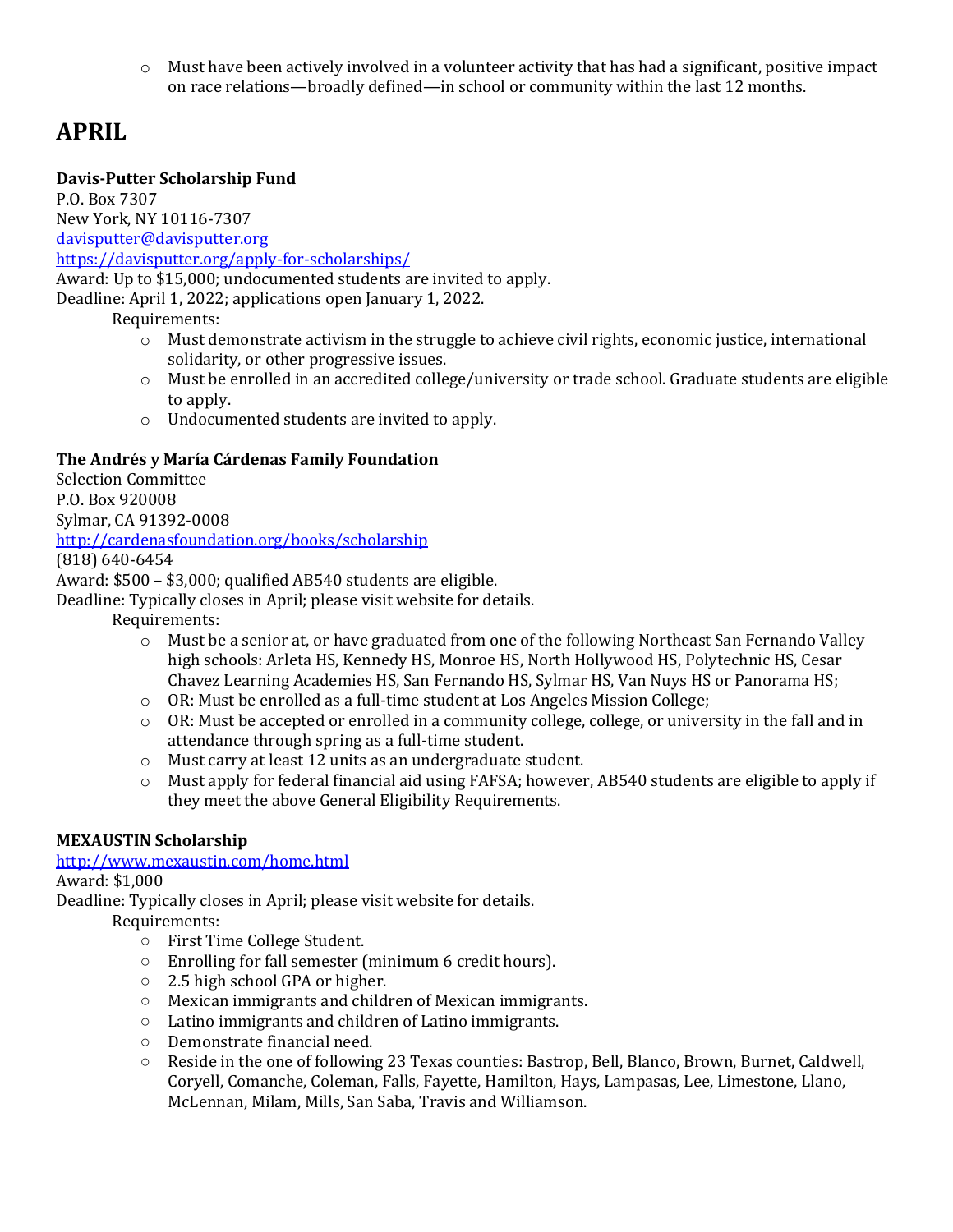## **The Fountainhead Essay Contest**

The Ayn Rand Institute

https://aynrand.org/students/essay-contests/#tab-3-the-fountainhead

Award:  $$50 - $10,000$ ; please visit the website for details.

Deadline: Typically closes in April; please visit website for details.

#### Requirements:

- $\circ$  Must be an 11<sup>th</sup>- or 12<sup>th</sup>-grade student anywhere in the world.
- $\circ$  Undocumented students are encouraged to apply.

## **Anthem Essay Contest**

The Ayn Rand Institute

https://www.aynrand.org/students/essay-contests#anthem-1

## Award: \$25 - \$2,000

Deadline: Typically closes in April; please visit website for details.

Requirements:

- $\circ$  Must be an 8<sup>th-</sup>, 9<sup>th-</sup>, 10<sup>th-</sup>, 11<sup>th-</sup>, or 12<sup>th</sup>-grade student anywhere in the world.
- o Undocumented students are encouraged to apply.

## **Esperanza Education Fund**

P.O. Box 27507 Washington, DC 20038 apply@esperanzafund.org http://www.esperanzafund.org/about-our-scholarship/

Award: \$5,000 - \$20,000

Deadline: Typically closes in April; please visit website for details.

Requirements:

- $\circ$  Applicant must be either a graduating senior at a high school in the District of Columbia, Maryland, or Virginia or a recent GED grad residing in DC, Maryland or Virginia.
- $\circ$  Applicant must be born outside the U.S. or have two parents born outside the U.S.
- $\circ$  Applicant must be planning to enroll full-time at an accredited public college or university in the academic year the award is offered.
- $\circ$  Applicant must have a family income of less than \$100,000 in 2020.

## **Phi Delta Kappa Education Foundation Scholarship Program**

https://pdkintl.org/scholarship-ov/

## Award: \$500 - \$5,000

Deadline: Typically closes in April; please visit website for details.

Requirements: 

- $\circ$  A paid member in good standing of one of the following associations: Educators Rising, Phi Delta Kappa, and/or Pi Lambda Theta.
- $\circ$  Pursuing a career in education.
- $\circ$  Enrolled full- or part-time for the fall semester of the application year. If you will not be enrolled and paying tuition and fees in the fall, then you are not eligible.

## **Hispanic Scholarship Consortium: Scholars Program**

https://www.hispanicscholar.org/apply

Award: Varies by scholarship; please visit website for details.

Deadline: Typically closes in April; please visit website for details.

Requirements:

 $\circ$  Be of Hispanic/Latino heritage.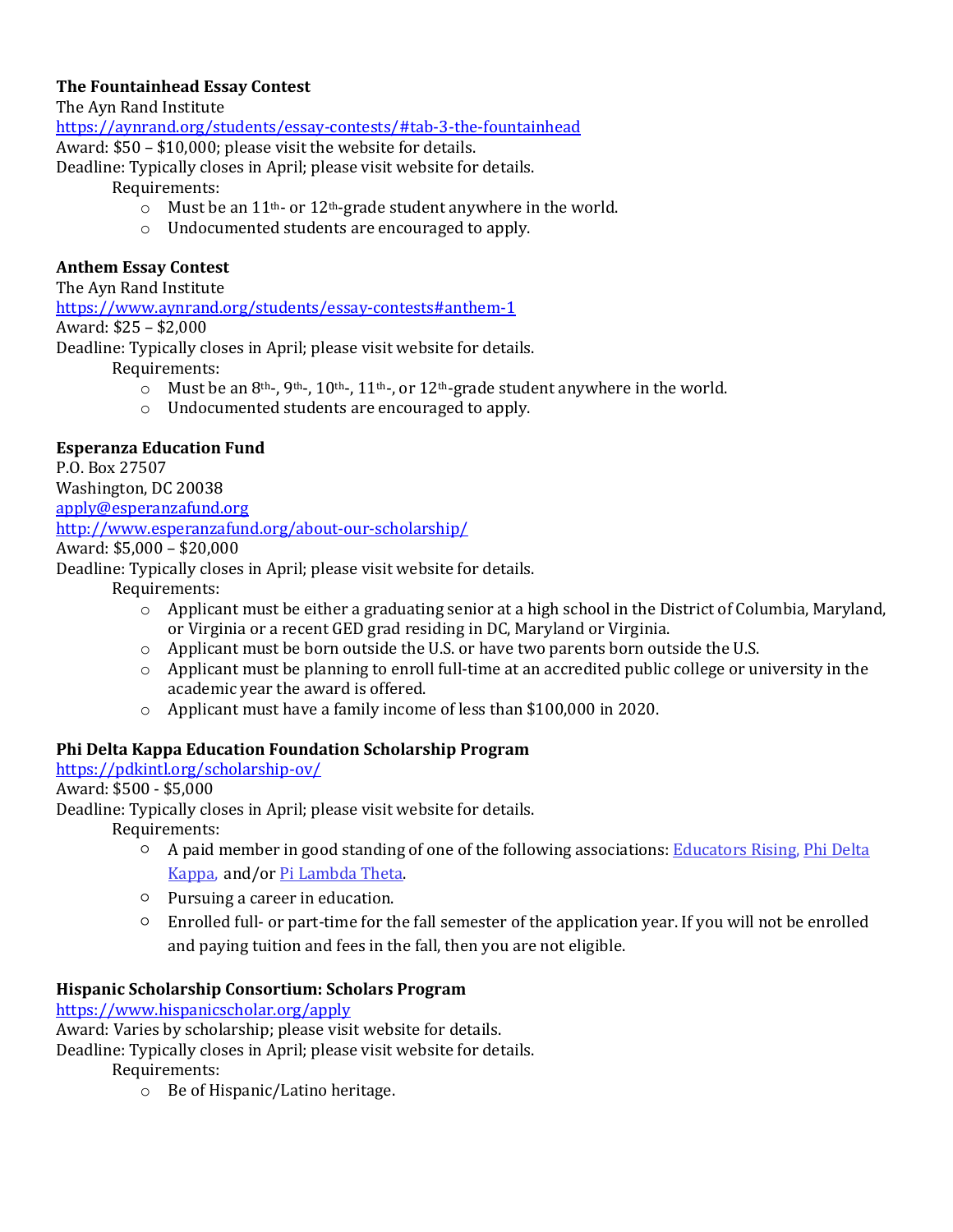- $\circ$  Plan to enroll in an accredited two-year or four-year college or university in the United States on a full-time or part-time basis.
- $\circ$  Cumulative GPA of 2.5 or higher on a 4.0 scale.
- $\circ$  Reside in Texas.
- $\circ$  U.S. citizenship not required.

## **Illinois Latino Council on Higher Education (ILACHE) Dr. Arias Scholarship Award for Writing**

https://ilache.org/

Award: \$500

Deadline: Typically closes in April; please visit website for details.

Requirements:

- $\circ$  New or continuing Latino/a undergraduate students who have a current cumulative GPA of at least 3.0 (on a 4.0 scale) or 4.0 (on a 5.0 scale) at the time the scholarship is awarded.
- $\circ$  Applicant MUST be enrolled as a full-time undergraduate student during the fall semester. All majors are eligible.
- $\circ$  Past recipients are not eligible to apply; the scholarship is non-renewable.

## **MAY**

## **Byron Hanke Fellowship**

Foundation for Community Association Research 6402 Arlington Blvd. Suite 500 Falls Church, VA 22042 Attn: Hanke Fellowship

foundation@caionline.org

http://www.cairf.org/scholarships/hanke.aspx

Award: \$3,000-\$5,000

Deadline: Typically closes in May; please visit website for details.

Requirements:

- $\circ$  Must be a graduate student at an accredited higher education institution in the United States or Canada.
- $\circ$  Must be doing research relating to community associations or common interest communities.

## **Cal Alumni Association Leadership Award**

http://alumni.berkeley.edu/community/scholarships/leadership-award

Award: \$2000

Deadline: Typically closes in early May; application opens in March.

Requirements:

- $\circ$  Must be an incoming freshman, incoming junior transfer, or current Cal student.
- $\circ$  Must demonstrate innovative, motivational leadership impacting academic, work or community environments for previous academic year.
- $\circ$  Must be available for a virtual interview in June/July 2021.

## **Support Creativity**

244 West 54th Street, Suite 800 New York, NY 10019 http://www.wesupportcreativity.org/scholarship Award: \$1,000; please visit website for details. Deadline: Typically closes in May; please visit website for details.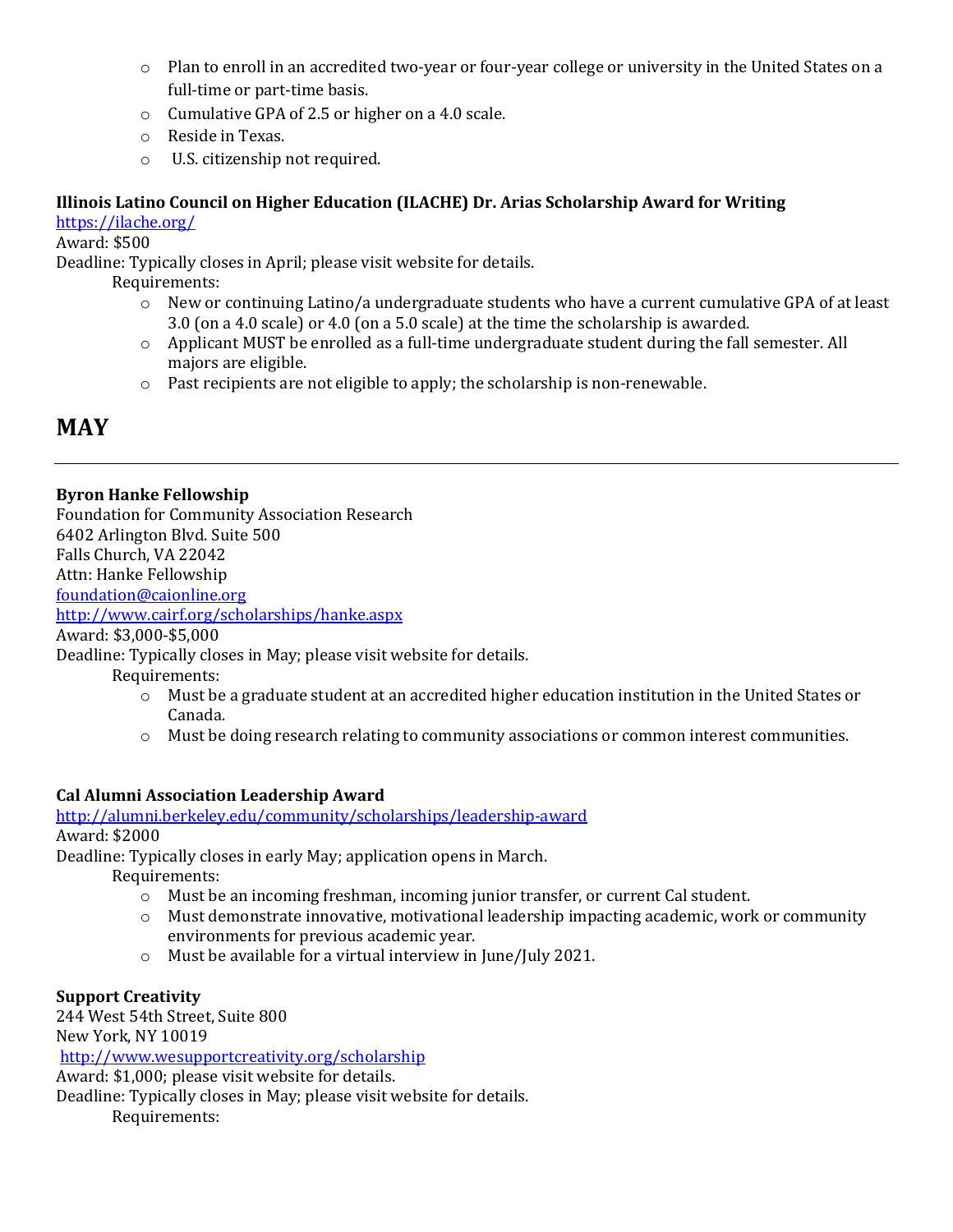- $\circ$  Must be a passionate creative student.
- $\circ$  Must attend a college or graduate school in the New York area (NY, NJ, CT, or PA) in fall semester.
- $\circ$  Must major in any creative field.
- $\circ$  Must submit application including the project and essay online.

## **Davis Scholarship**

awards@studentawardsearch.com 

www.studentawardsearch.com/scholarships.htm

Award: \$1,000

Deadline: Typically closes in May; please visit website for details.

Requirements:

- $\circ$  Available to all high school juniors and seniors as well as all students currently registered in any postsecondary institution.
- $\circ$  There is no age restriction.
- $\circ$  Be sure to include your name and the school you are attending this year and next.

## Beat the Odds Program: Children's Defense Fund

https://www.childrensdefense.org/programs/beat-the-odds/

Award: Up to \$10,000.

Deadline: Typically closes May 31; please see website for details.

Requirements:

- $\circ$  Be a current high school freshman who lives or goes to school in the greater Los Angeles area.
- $\circ$  Have overcome significant adversity such as, but not limited to, poverty, disability, homelessness or abuse. Demonstrate participation in school activities, community organizations, and/or employment.
- $\circ$  Demonstrate a commitment to their community and/or social justice issues.
- $\circ$  Be nominated by or seek nomination for the program from a teacher, counselor, caseworker, or other adults who can speak to your character.
- $\circ$  Plan to attend college, university, or vocational school post-graduation.

## **Cal Alumni Association – The Achievement Award Program**

http://alumni.berkeley.edu/community/scholarships/achievement-award-program

Award: \$6,000 per year and a laptop.

Deadline: Typically closes in May; please visit website for details.

Requirements:

- $\circ$  Must be eligible for Cal Grant A.
- $\circ$  Must have completed high-school, GED requirements or community college transfer requirements in California, please note this is regardless of immigration status.
- $\circ$  If an incoming freshman, must submit a Statement of Intent to Register (SIR) to UC Berkeley. Please see website for details.
- $\circ$  If an incoming junior transfer, must submit a Statement of Intent to Register (SIR) to UC Berkeley. Please see website for more details.

## **Bay Area Minority Law Student Scholarship Program**

sakwei@sfbar.org

https://www.sfbar.org/jdc/diversity/scholarship-program/

Award: \$10,000

Deadline: Typically closes in May; please visit website for details.

- $\circ$  Must be from a minority group underrepresented at the following universities:
	- UC Berkeley, School of Law,
	- UC Hastings College of Law,
	- Golden Gate University School of Law,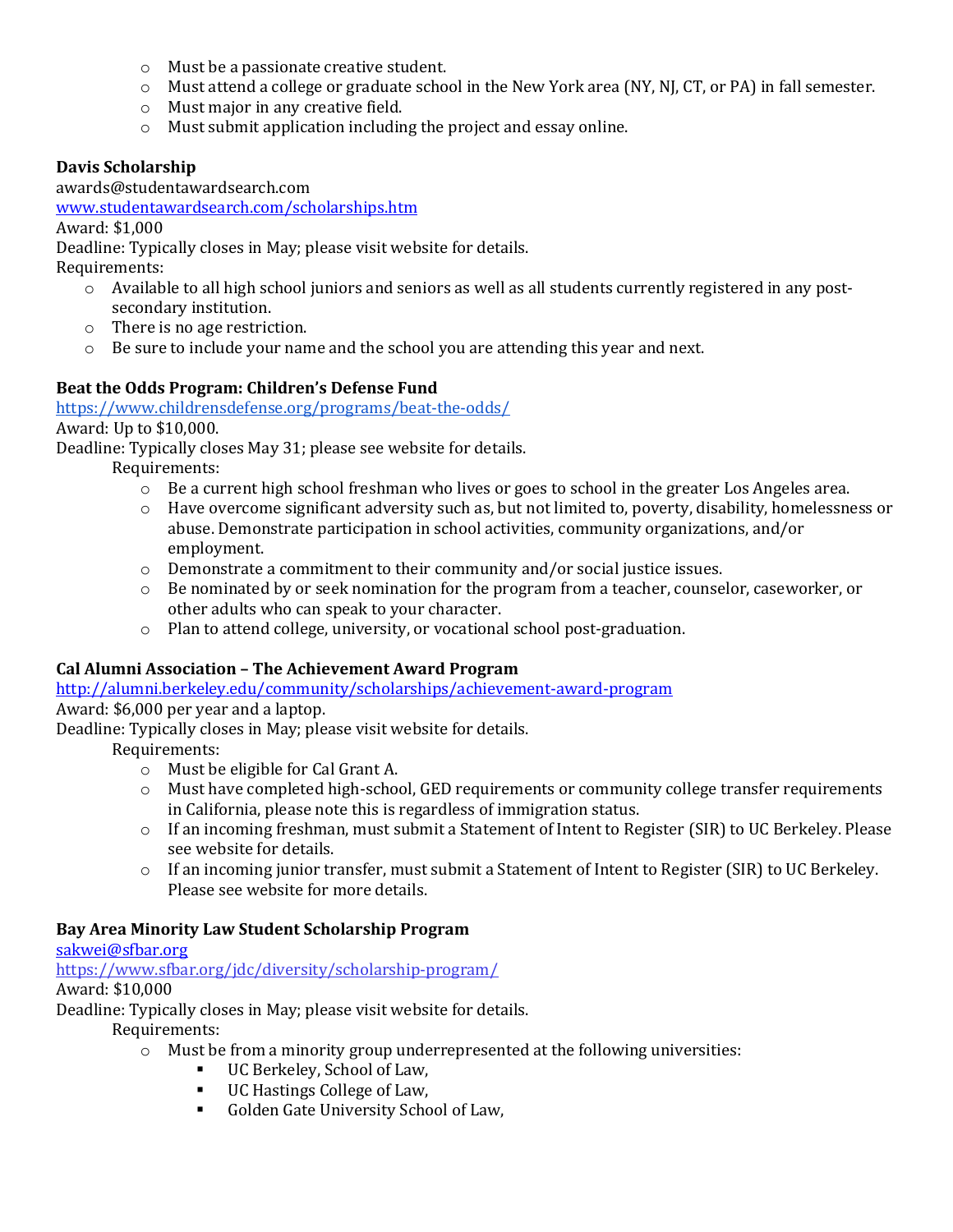- Santa Clara University School of Law,
- Stanford School of Law,
- University of San Francisco School of Law.

## **Great Minds in STEM Scholarship**

scholars@greatmindsinstem.org http://www.greatmindsinstem.org/scholarships/

Award: \$500 - \$5,000

Deadline: Typically closes in May; please visit website for details.

Requirements: 

- $\circ$  Must demonstrate merit through academic achievements, leadership and campus/community activities.
- $\circ$  Must be a science, technology, engineering or math-related major.
- $\circ$  Must have an overall GPA of 3.0 or higher on a 4.0 scale.
- $\circ$  Must be of Hispanic origin and/or must significantly demonstrate leadership or service within the Hispanic community.
- $\circ$  Must be enrolled in an undergraduate or graduate program for the preceding fall semester, at an accredited two-year or four-year college/university in the U.S. or its territories.

## **Los Hermanos de Stanford**

loshermanosscholarship@gmail.com

https://hermanos.weebly.com/scholarship.html

Award: Varies by scholarship; please visit website for details.

Deadline: Typically closes in May; please visit website for details.

Requirements:

- o Must be of Latino descent.
- $\circ$  Must demonstrate commitment to academic excellence, community service, and cultural awareness.
- $\circ$  Must demonstrate financial need.
- $\circ$  Must be planning to attend or currently attending any community college or four-year college/university to apply.
- $\circ$  Applicants do not have to apply to or gain admission to Stanford to be eligible.

## **JUNE**

## **Ted Rollins Eco Scholarship**

1001 Morehead Square Drive, Suite 320 Charlotte, NC 28203

caroline@tedrollinsecoscholars.com

https://www.tedrollinsecoscholars.com/ted-rollins-eco-scholarship-application-details/

Award: \$1,000

Deadline: Typically closes in June; please visit website for details.

Requirements:

- o High school seniors and college undergraduate students.
- $\circ$  Major (or plans to major) in a field related to business, sustainability or marketing.
- $\circ$  Must plan to take at least 10 credit hours during the fall 2021 semester.

## Pacific Gas and Electric Company Better Together STEM Scholarship

communityrelations@pge.com https://learnmore.scholarsapply.org/pge/ Award: \$1,000 - \$10,000 Deadline: Typically closes in June; please visit website for details. Requirements: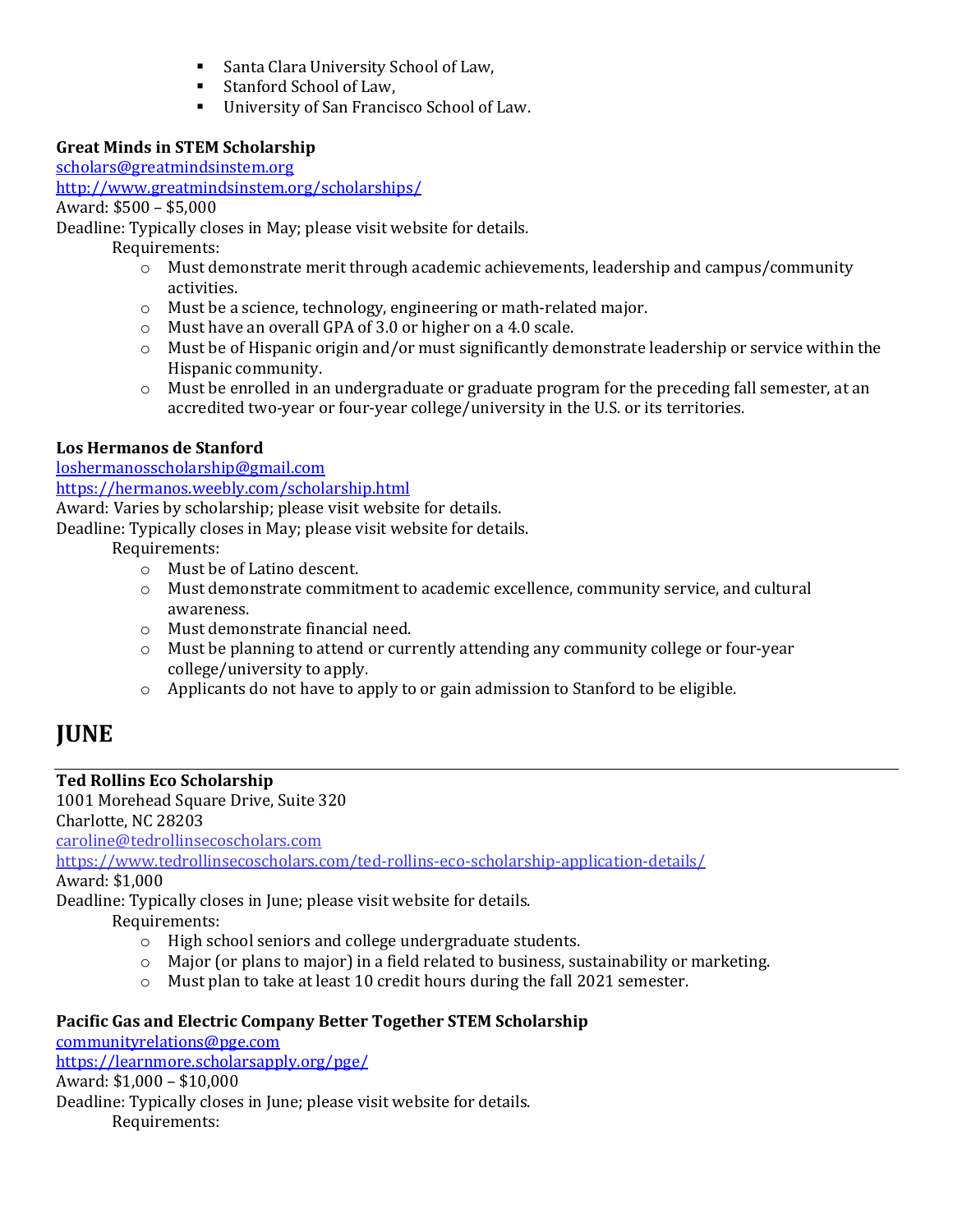- $\circ$  Be a high school senior or graduate; an individual that has earned their GED; a current college undergraduate; or a non-traditional student.
- $\circ$  Reside in Pacific Gas and Electric Company's service territory or be a dependent of a resident in PG&E service territory. See list of counties identified by PG&E. Plan to enroll in full-time undergraduate study at an accredited four- (year college or university in California for the entire  $2021-22$  academic year. The applicant must be pursuing their first undergraduate degree.
- $\circ$  Must be pursuing a degree in one of the following STEM disciplines:
	- Engineering  $(e.g., electrical, mechanical, industrial, environmental, power and/or energy)$
	- Computer Science/Information Systems
	- Cyber Security
	- Environmental Sciences

## **JULY**

## **Pedro Zamora Young Leaders Scholarship**

The National Aids Memorial Grove

https://www.aidsmemorial.org/pedro-zamora-schollarship

Award: Varies by scholarship; please visit website for details.

Deadline: July 15, 2021

Requirements:

- $\circ$  Must have a minimum 2.5 GPA.
- $\circ$  Open to all current high school seniors and college freshman, sophomores and juniors (ages 27 and younger) who demonstrate an active commitment to mitigating the impact of HIV/AIDS epidemic and taking on roles of public service and leadership.

## **Tylenol Future Care Scholarships**

Citizen's Scholarship Foundation of America, Inc. 1505 Riverview Road P.O. Box 88 St. Peter, MN 56082 http://www.tylenol.com/news/scholarship Award: \$5,000 - \$10,000 Deadline: July 1, 2021 Requirements:

- $\circ$  Must be a resident of the United States, Puerto Rico or the District of Columbia.
- o Be a graduate student or college senior who will be enrolling in graduate school during the 2021-2022 academic year.
- $\circ$  Must be able to provide proof of enrollment in a graduate program in public health/health education, medical school, nursing and/or pharmacy degree program.
- o Must have one or more years of school remaining.

## Pacific Gas and Electric Company Employee Resource Groups Scholarship

Latino Employee Resource Group Scholarship Committee Attn: Mario Valadez

77 Beale Street Mail Code B29J San Francisco, CA 94105

https://www.pge.com/en\_US/residential/in-your-community/education-programs/grants-and-

scholarships/scholarship-opportunities/scholarship-opportunities.page?WT.mc\_id=Vanity\_scholarships

Award: Multiple scholarships available; please visit website for details.

Deadline: Typically closes in July; please visit website for details.

Requirements:

 $\circ$  Must be a high school senior or graduate, have received GED certification or be an undergraduate or postsecondary undergraduate student.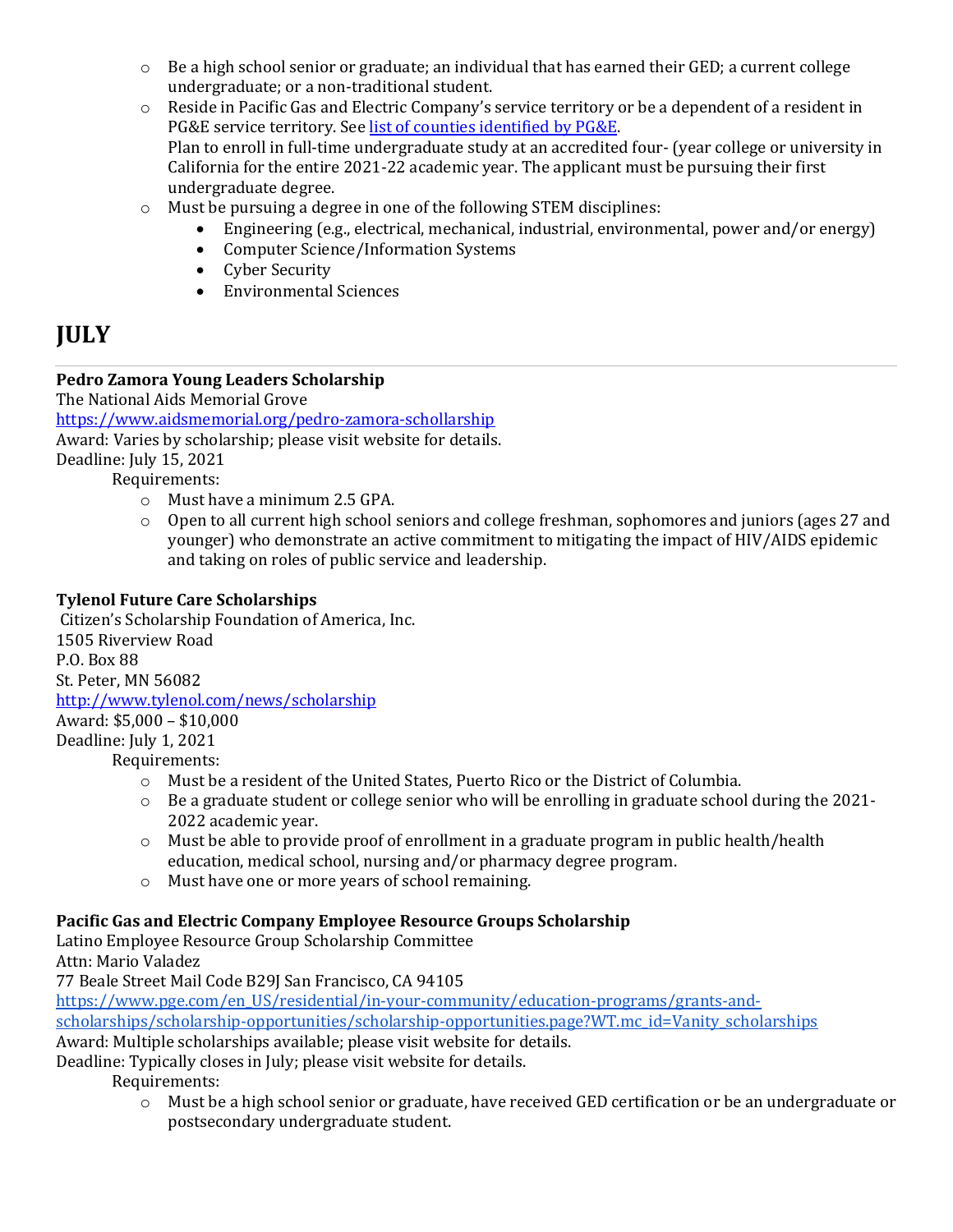- $\circ$  Have primary residence that is a PG&E customer in California at the time of application.
- $\circ$  Plan to enroll full-time in an accredited college or university in the fall.

## **AUGUST**

## **Mexican American Dream Scholarship**

The Council of Mexican Federations in North American (COFEM) https://www.cofem.org/scholarships-becas Award: \$500 - \$1,000

Deadline: Typically closes in late August; please visit website for details.

Requirements:

- $\circ$  Must be an AB540/DACA student or a member or be related to a member of a COFEM-affiliated federation or club.
- o Must be a full-time student enrolled in at least 12 units at a four-year institution or two-year community college.
- $\circ$  Must have a minimum GPA of 2.8.
- $\circ$  Must demonstrate need for financial assistance.
- $\circ$  Must demonstrate involvement in the community and/or work experience.
- $\circ$  Must attend school in the following counties: Los Angeles, Orange, Riverside, Inland Empire, and Ventura County.

## **SEPTEMBER**

## Puerto Rican Bar Association (PRBA) Scholarship Award

PRBA Scholarship Fund C/O Law Office of Jesus M. Zeno, P.C., 300 Cadman Plaza West, One PierrePont Plaza, 12th Floor Brooklyn, NY 11201 Corresponding-secretary@prbany.com http://prbascholarshipfund.org/how-to-apply/

## Award: \$10,000

Deadline: Typically closes in September; please visit website for details.

Requirements:

- $\circ$  Open to Puerto Rican and Latino students, permanently residing, attending law school, in New York State, or with a commitment to work in New York State upon completion of their law school education.
- $\circ$  Must be a first, second, third or fourth year law student.
- $\circ$  Must be in good standing enrolled full-time in a Juris Doctor Degree program at an accredited American.
- o Bar Association Law School in New York state.
- $\circ$  Must show financial need and academic promise.

## **Atlas Shrugged Essay Contest**

## The Ayn Rand Institute

https://aynrand.org/students/essay-contests/#tab-3-atlas-shrugged Award: \$500 - \$25,000; please visit the website for more information. Deadline: September 27, 2021

## Requirements:

 $\circ$  Must be a senior in high school, undergraduate or graduate student anywhere in the world.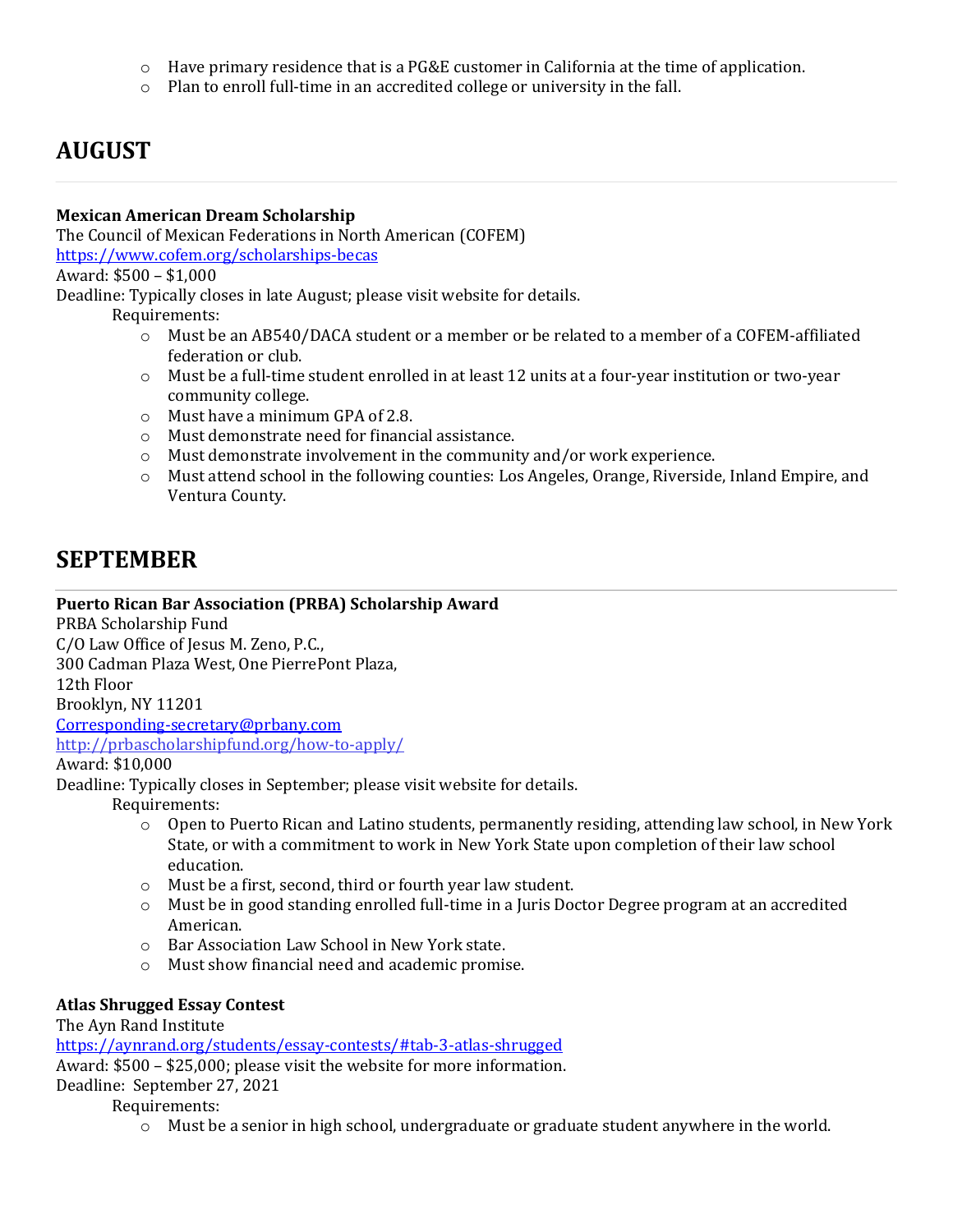$\circ$  Undocumented students are encouraged to apply.

## **Diversity Scholarship Foundation (DSF) Scholarships**

http://diversitychicago.org/dc/scholarships/

Award: Multiple awards; please visit website for details.

Deadline: Typically closes in September; please visit website for details.

Requirements:

- $\circ$  Must be pursuing a law degree in Illinois, Indiana or Wisconsin.
- $\circ$  Must have completed two semesters of law school unless applying for the LSAT scholarship as an undergraduate student.

#### **Golden Doors Scholars**

info@goldendoorscholars.org

## http://www.goldendoorscholars.org/

Award: Please visit website for details.

Deadline: Typically closes in September; please check the website for details.

Requirements:

- o Must be eligible for Deferred Action for Childhood Arrivals (DACA).
- o Must not be eligible for in-state tuition or federal funding.
- $\circ$  High GPA, taking advanced or challenging high school classes, and driven to excel and help others succeed.
- $\circ$  Has held leadership positions or is involved in the community and actively applying for a variety of scholarships.

## **Quest Bridge National College Match Program**

445 Sherman Ave. Suite 100

Palo Alto, CA 94306

https://www.questbridge.org/high-school-students/national-college-match/how-to-apply

Award: Multiple scholarships and programs available; awards vary. If the student is applying for K-12 college preparatory services and/or summer programs, no social security number is required as part of the application. Deadline: September 28, 2021

Requirements: 

- $\circ$  Must graduate from high school during or before the summer of 2021 and plan to enroll as a freshman in college in the fall of 2021.
- o Open to all U.S. citizens and permanent residents or students, regardless of citizenship, currently attending high school in the United States.
- $\circ$  Must demonstrate a strong academic record and meet annual family income limits.

## **OCTOBER**

## Los Angeles Immigration Lawyers Scholarship

https://immigrationlawyerslosangeles.com/los-angeles-immigration-lawyer-scholarship-2019/ Award: \$1,000

Deadline: Typically closes in October; please visit website for details.

Requirements:

- $\circ$  Must submit a completed application using the website form.
- $\circ$  Must be a foreign born student who now resides in the US or a US-born student whose parents originated from another country.
- o Proof of enrollment or future enrollment in post-high school education (trade school, graduate school, etc.).

## La Unidad Latina Foundation, Inc.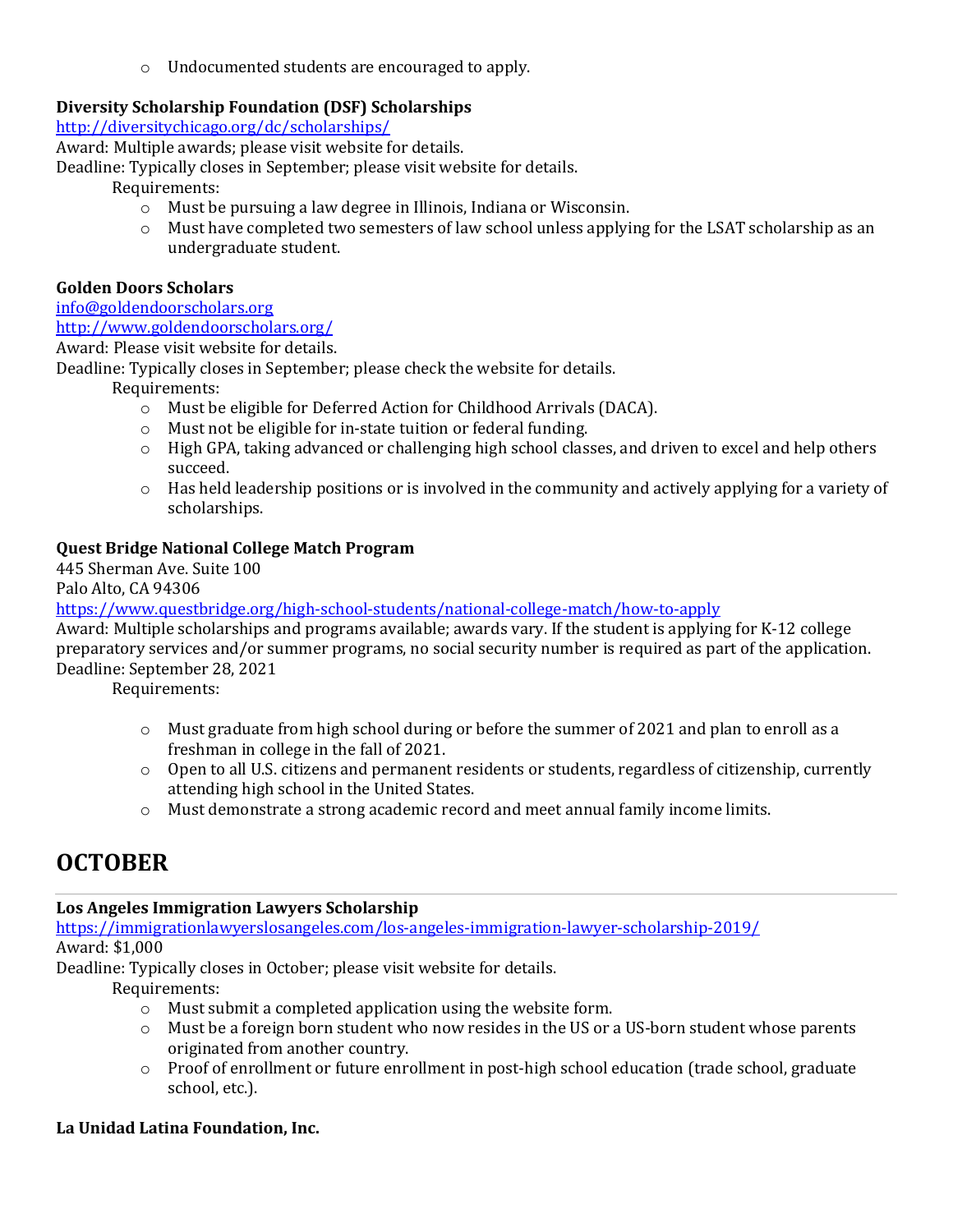132 East 43rd Street, #358 New York, NY 10017 https://www.lulf.org/ Award: \$500 - \$1,000

Deadline: Typically closes in October; please visit website for details.

Requirements:

- $\circ$  Must have a minimum cumulative GPA of 2.8 out of a 4.0 scale.
- $\circ$  Must have current enrollment in an eligible bachelor's or master's degree program at an accredited four-year college or university (see website for eligible degrees).
- o Must have completed at least one full-time year of study for undergraduate applicants, and at least one full-time semester of study for graduate applicants.
- $\circ$  Must reside in the United States.

## **November**

#### **Community Service Scholarship**

Good Tidings Foundation http://www.goodtidings.org/

Award: \$10,000

Deadline: Typically closes in November; please visit website for details.

Requirements:

- $\circ$  Must be a high school senior, graduating in 2022.
- $\circ$  Must reside in one of the following California counties: Alameda, Contra Costa, Marin, Monterey, Napa, Sacramento, San Benito, San Francisco, San Joaquin, San Mateo, Santa Cruz, Santa Clara, Solano, Sonoma, Stanislaus, or Yolo.

## Dr. Juan Andrade Jr. Scholarship for Young Hispanic Leaders

United States Hispanic Leadership Institute (USHLI) 431 S. Dearborn St. Suite 1203 Chicago, IL 60605 https://www.ushli.org/dr-juan-andrade-scholarship-for-young-hispanic-leaders/ Award: \$1,000 for four-year institution; \$500 for two-year institution (renewable)

Deadline: Typically closes in November; please visit website for details.

Requirements:

- $\circ$  Must be enrolled or accepted for enrollment as a full-time student in an accredited four-year or two-year institution in the U.S. or U.S. territories.
- Must demonstrate verifiable need for financial support.
- $\circ$  Must have at least one parent of Hispanic ancestry.
- $\circ$  Non-U.S. citizens are eligible to apply (DACA or undocumented).
- $\circ$  Applicants must be full-time undergraduate students for the fall 2021-spring 2022 academic year and this includes high school seniors, college freshman, sophomores, and juniors up to age 25.

## **December**

## **Google Lime Scholarship Program**

https://www.google.com/edu/scholarships/the-google-lime-scholarship/ Award: \$10,000 Deadline: Typically closes in December; please visit website for details.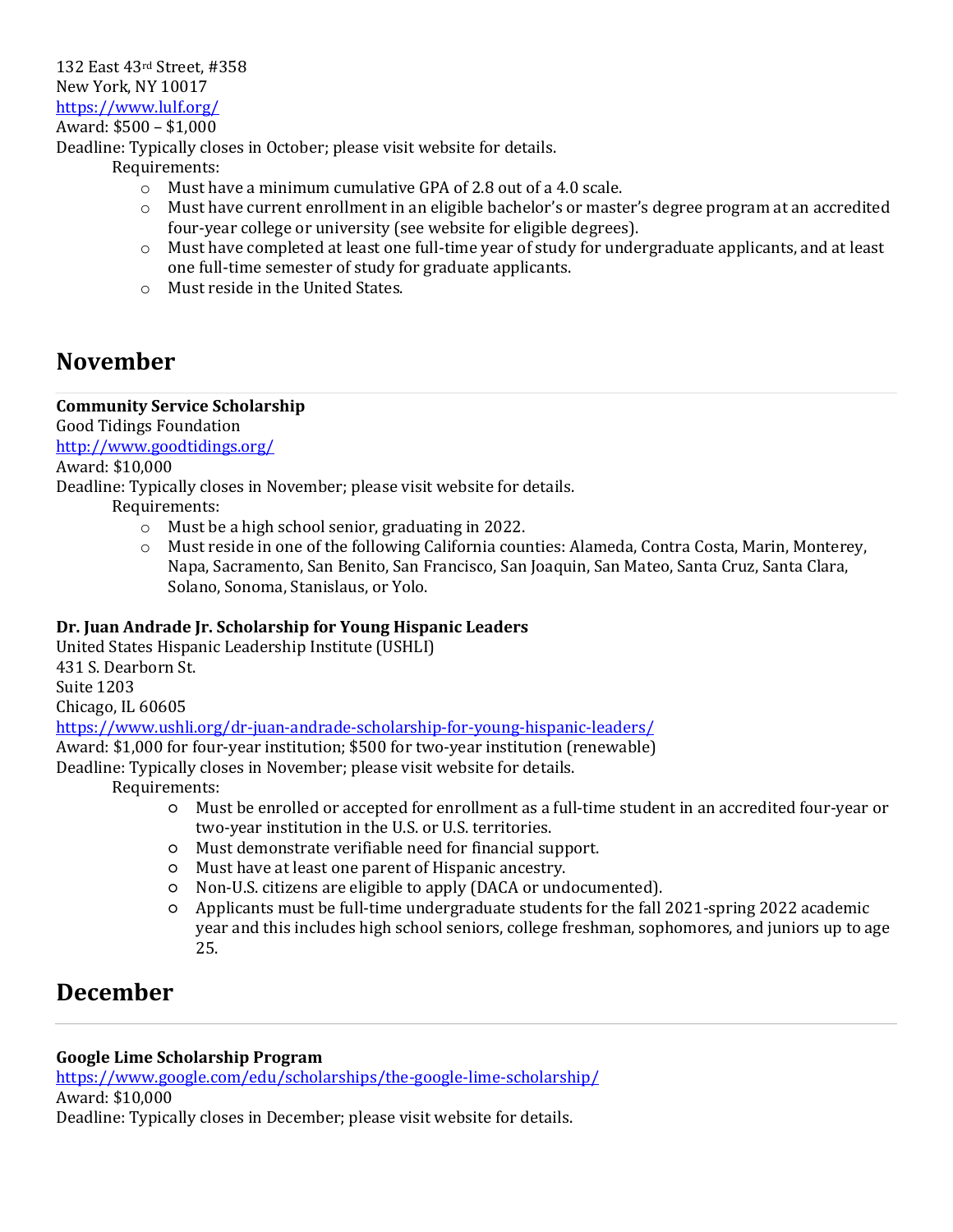Requirements:

- $\circ$  Must be currently enrolled as a full-time undergraduate or graduate student at a university in the U.S. or Canada for the 2021-22 academic year.
- $\circ$  Plan to enroll as a full-time undergraduate or graduate student at a university in the U.S. or Canada for the 2021-22 academic year.
- $\circ$  Have, or consider themselves to have, a visible or invisible disability.
- $\circ$  Maintain a strong academic performance.
- $\circ$  Be pursuing a degree in computer science, computer engineering or a degree in a closely related technical field.
- o Must exemplify leadership and demonstrate passion for computer science and technology.

#### **Kaiser Permanente Health Care Career Scholarship Program**

## kpw-scholarships@kp.org

https://www.kaiser-scholarship.fluidreview.com/

## Award: \$5,000 - \$10,000

Deadline: Typically closes in December; please visit website for details.

Requirements: 

- $\circ$  Must be a senior in high school during the previous academic year.
- $\circ$  Must pursue a career in a medical or dental health care field.
- $\circ$  Must have a minimum cumulative GPA of 2.5 on a 4.0 scale (weighted).
- $\circ$  Must reside and attend an approved high school in the Kaiser Permanente Northwest service area.
- o Must plan to enroll at a U.S.-accredited college or university as a full-time, degree-or certificateseeking first year student in the fall semester.
- $\circ$  Proof of U.S. citizenship or legal permanent residency is not required.

## **iWater Purification Foundation**

https://iwaterpurification.com/scholarship/

Award: \$1,000

Deadline: Typically closes in December; please visit website for details.

Requirements:

- $\circ$  Attending a registered university in: the United States, Canada, Australia or the United Kingdom;
- $\circ$  Maintain a minimum GPA of 2.5 or above;
- Enrolled in, or previously acquired a credit in any course related to environmental science, biology, engineering, film & art, law, international politics or chemistry;
- Demonstrate financial need. Student must have either outstanding student loans or demonstrate that they are employed and working to pay for tuition.

## **Scholarships with Varying Deadlines/ Becas con plazos variables**

## **Hispanic Education Endowment Fund (Orange County)**

30 Corporate Park, Suite 410

Irvine, CA 92606

https://www.heef.org/scholarships/

Award: Amounts vary from  $$1,500 - $5,000$ .

Deadline: Varies by scholarship; please visit website for details.

- $\circ$  Latinx resident who has lived in Orange County (OC), California for the past three years.
- $\circ$  An OC high school graduate or an OC community college transfer student who plans to enroll fulltime at a four-year college or university in fall 2021.
- First-generation college student.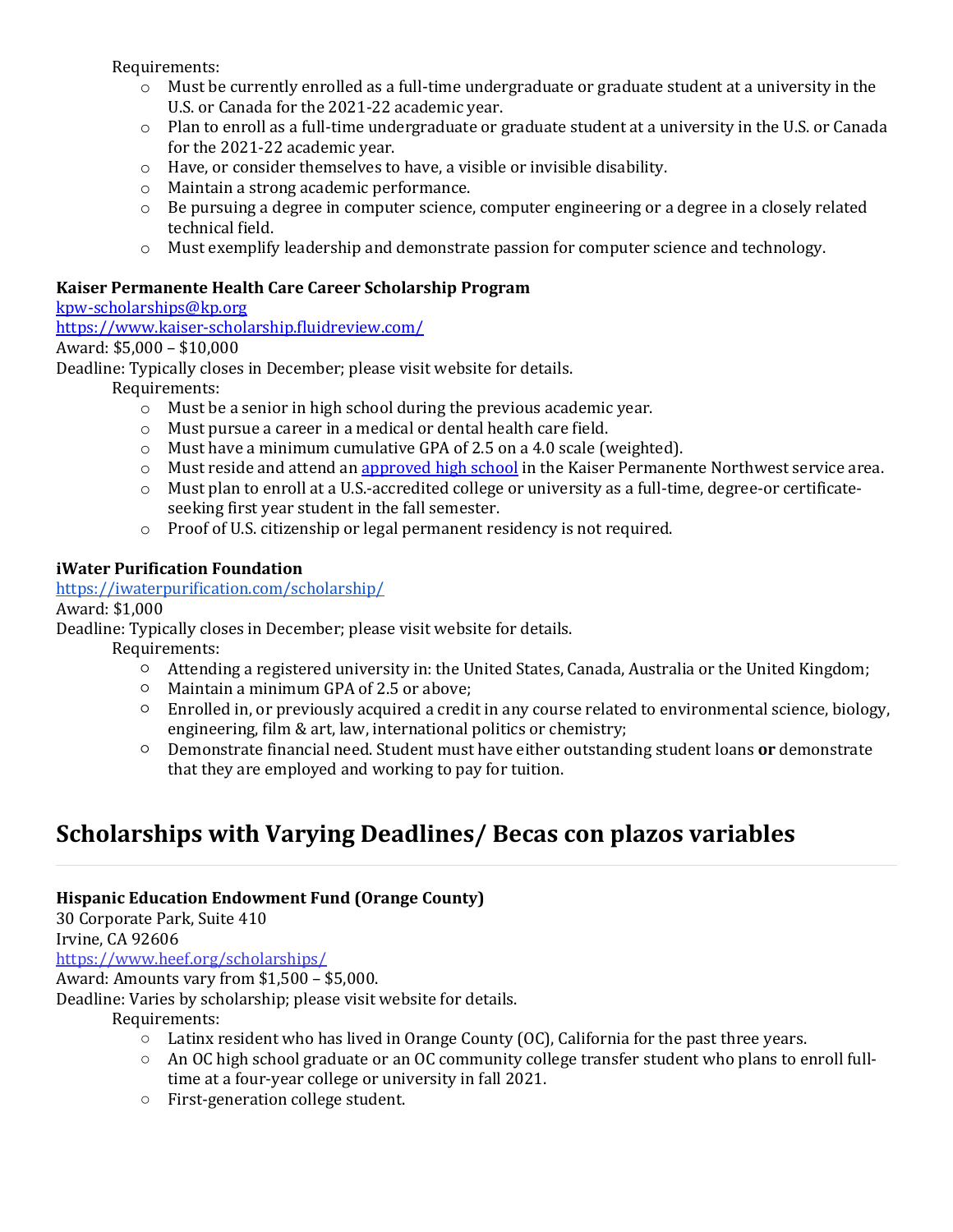$\circ$  Demonstrate financial need through a completed FAFSA application or California Dream Act Application.

## **California Teachers Association (CTA)**

CTA Scholarship Committee C/O Human Rights Department P.O. Box 921 Burlingame, CA 94011 http://www.cta.org/scholarships Award: Multiple scholarships available; award amounts range from \$2,000 - \$5,000. Deadline: Varies by scholarship; please visit website for details. Requirements:  $\circ$  Must be a CTA member, student CTA member or dependent of a member.

## **PFLAG Chapter Scholarship Program**

1828 L St. NW, Suite 660

Washington, DC 20036

https://pflag.org/localpflagscholarshipprograms

Award: Varies

Deadline: Varies by region; please visit website for details.

Requirements: 

- $\circ$  Must be a graduating senior entering higher education for the first time in the current calendar year.
- $\circ$  Must self-identify as lesbian, gay, bisexual, transgender, queer or anywhere within the LGBTQ "family," or as an ally.
- $\circ$  Must demonstrate an interest in service to the LGBTQ community.
- o Must have applied to an accredited U.S. higher education institution. Cannot be receiving full-tuition remission sources to fund the education (e.g., other full-tuition scholarships, established college trust fund, etc.).

## Hispanic Association of Colleges and Universities (HACU) Scholarship Program

scholarship@hacu.net

http://www.hacu.net/hacu/Scholarships.asp

Award: Varies by scholarship; please visit website for details.

Deadline: Varies by scholarship; please visit website for details.

Requirements: 

- $\circ$  Demonstrate financial need if required by scholarship sponsor (typically determined by FAFSA).
- $\circ$  Meet specific criteria for the scholarships to which they are applying.
- $\circ$  Students must currently attend a HACU-member college or university in the U.S. or Puerto Rico at the time applications are completed and scholarship awards are made. Students transferring schools, the school must also be a HACU member to be eligible to apply.

## **Public Relations Student Society of America**

120 Wall Street, 21st Floor New York, NY 10005-4024

http://prssa.prsa.org/scholarships-and-awards/

Award: Multiple scholarship awards available, with public relations major or minor students preferred. Deadline: Varies depending on scholarship; please visit website for details.

- $\circ$  Must be of Latino, African American, Asian American, Native American, Alaskan Native, or Pacific Islander ancestry.
- $\circ$  Must be a full-time student at an accredited four-year college or university with at least junior status.
- $\circ$  Must have a minimum 3.0 GPA.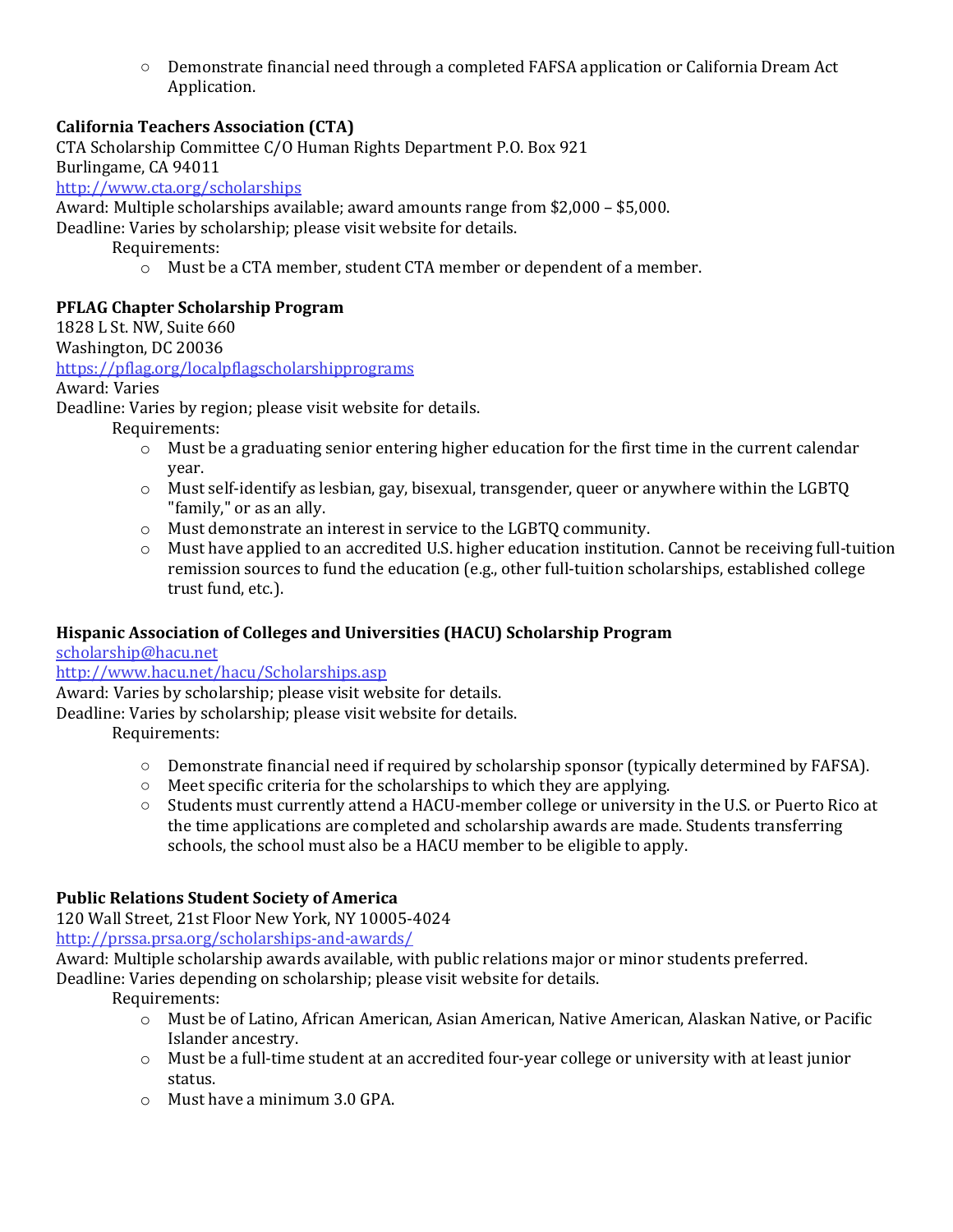## **UCLA Fellowships, Scholarships & Grants**

https://grad.ucla.edu/funding/financial-aid/funding-for-entering-students/fellowships-grants/

Award: Varies by scholarship; please visit website for details.

Deadline: Varies by scholarship; please visit website for details.

 $\circ$  Requirements: Please visit website for details.

## **Scholastic Art & Writing Awards**

c/o Alliance for Young Artists and Writers 557 Broadway 

New York, NY 10012

http://www.artandwriting.org/scholarships/

Award: Multiple scholarships available in 29 categories of art and writing, award amounts vary; please visit website for details.

Deadline: Varies by scholarship and region; please visit website for details.

 $\circ$  Requirements: Must be enrolled in grades 7-12 in public, private, home school, or other educational programs in the United States, U.S. territories, Canada, and American Schools abroad.

## **Society of Women Engineers**

https://swe.org/scholarships/

Award: Multiple awards available.

Deadline: Varies by scholarship; please visit website for details.

Requirements:

- $\circ$  Must identify as female.
- $\circ$  Undergraduate/community college applicants must be planning to study an ABET-accredited program in engineering, technology, or computing in the upcoming academic year.
- $\circ$  Masters and PhD candidates must be enrolled or accepted at a school with ABET-accredited programs in engineering, computing, or technology.
- $\circ$  Must be planning to attend full time (exceptions are made for reentry and non-traditional applicants).
- o Must not be fully funded for tuition, fees, and books and equivalent.
- $\circ$  Transcripts must be in English.

## **Additional Scholarships for College Students**

\*The following scholarships require legal status or U.S. citizenship as a qualifying factor.

## **Ronald McDonald House Charities (RMHC) HACER Scholarship**

https://www.mcdonalds.com/us/en-us/community/hacer.html Award: \$100,000

Deadline: Typically opens in October; please visit website for details.

Requirements:

- $\circ$  Must be a high school senior and younger than 21 years old.
- $\circ$  Must be eligible to attend a two- or four-year college, university or technical school with a full course of study.
- $\circ$  Must enroll and attend an accredited institution in the academic year after their selection.
- $\circ$  Must be a legal U.S. resident.
- $\circ$  Must have at least one parent of Hispanic heritage.
- $\circ$  Must have a minimum 2.7 GPA.

## **General Scholarship Program and The Promise of Nursing Scholarship Program**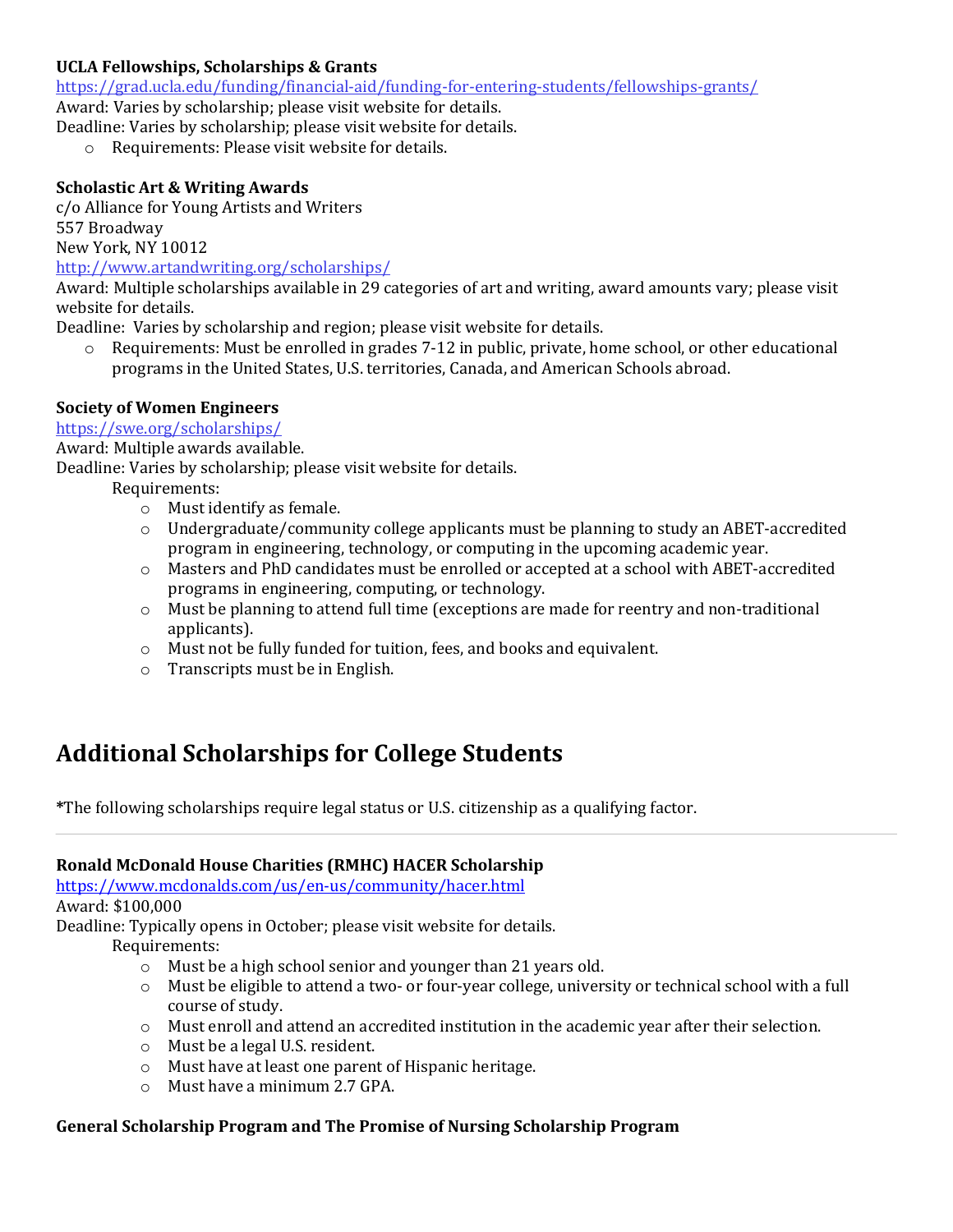National Student Nurses Association, Inc. Attn: NSNA Foundation 555 W 57th Street, Suite 1327 New York, NY 10019 http://www.forevernursing.org/ 

(718) 210-0705

Award: Varies by scholarship; please visit website for details.

Deadline: Application typically opens in September and closes in January; please visit website for details. Requirements: 

- Students currently enrollment and matriculated in a state-approved nursing program leading to an associate degree, baccalaureate, diploma, generic pre-licensure doctorate or generic pre-licensure master's degree; or enrolled in an RN to BSN completion, RN to MSN completion, or LPN/LVN to RN program:
	- Matriculation means the student has applied to and has been admitted into a state approved nursing program. (Students in a 16-18 month accelerated program please contact the FNSNA for more details for eligibility)
- $\circ$  Pre-nursing students taking courses to prepare for matriculation into a nursing program.
- $\circ$  Attending classes and taking no less than six (6) credits per semester.
- $\circ$  Involvement in student nursing organizations and/or community health activities.
- Document academic achievement.
- Establish financial need.
- U.S. Citizen or Alien with U.S. Permanent Resident Status/Alien Registration Number.
- High school students are not eligible to apply.
- $\circ$  Funds are not available for graduate study unless it is for a first degree in nursing.

## **College Assistance Migrant Program (CAMP)**

Support@MigrantStudent.org https://www.benefits.gov/benefit/922 **Migrant Students** 305 Prospect Ave. Suite 4 Lewiston, ID 83501 (509) 368-7132 Award: Varies by scholarship; please visit website for details. Deadline: Please visit website for details. Requirements:

- $\circ$  GED or HS Diploma.
- Migrant or Seasonal Farm-working Background.
- U.S. Citizen or U.S. Permanent Legal Residency.
- $\circ$  Seeking four-year academic degree.
- $\circ$  Be determined to need the services/support provided.
- $\circ$  Scholarship only applies to college freshman year.

#### **World Studios AIGA Scholarships**

233 Broadway 17th Floor New York, NY 10279 scholarship@aiga.org http://www.aiga.org/worldstudio-scholarship/ Award: \$2,500 - \$3,000 Deadline: Applications open in early January; please visit website for details.

Requirements: 

 $\circ$  Must be U.S. citizen or in possession of a permanent resident card or Form I-551.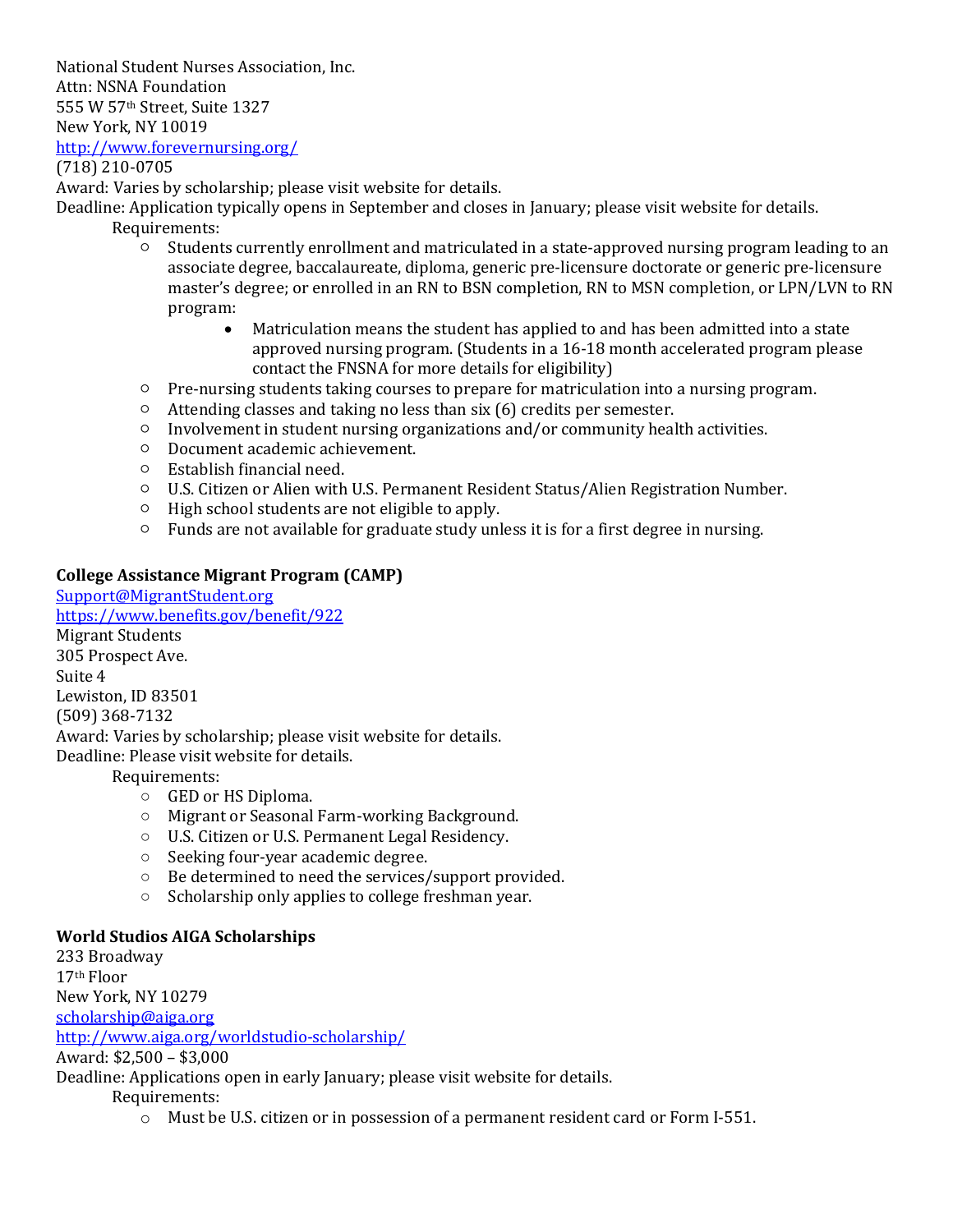- $\circ$  Must be pursuing an undergraduate or graduate degree in graphic design, illustration, or photography.
- $\circ$  Applicants must be matriculated or planning to at accredited colleges and universities in the U.S. for fall and spring semesters and must maintain full-time status.
- $\circ$  Must have a GPA of 2.0 or higher.
- $\circ$  Must demonstrate financial need.

## **Automotive Hall of Fame Scholarship**

21400 Oakwood Boulevard

Dearborn, Michigan 48124

eva@thedrivingspirit.org

http://www.automotivehalloffame.org/scholarships/ 

Award: Varies by scholarship; please visit website for details.

Deadline: Typically closes between February and June; please visit website for details.

 Requirements:

- $\circ$  Must submit a form indicating a sincere interest in an automotive career.
- $\circ$  Must have received an acceptance letter from an accredited college, university or trade school and will be a full-time student.
- o Students attending a technical training school may also apply (trade school should equal a two-year associate program).
- $\circ$  Must provide official transcript and two letters of recommendation.
- $\circ$  Must be a U.S. citizen or in the U.S. on a student visa.
- $\circ$  Must have a GPA of 3.0 or higher.

## **Buick Achievers Scholarship Program**

https://web.uri.edu/fellowships/buick-achievers-scholarship-program/ Award:  $$2,000 - $25,000$  per year, up to  $$100,000$  over a four-year period.

Deadline: Typically closes in February; please visit website for details.

Requirements: 

 $\circ$  Please visit website for details.

## The American Dental Association Foundation: Dental Student Scholarship Program

https://www.adafoundation.org/en

Award: Varies; please visit website for details.

Deadline: Typically closes in April; please visit website for details.

Requirements: 

- $\circ$  Must be a U.S. citizen.
- $\circ$  Must be second-year dental student at the time of application and currently attending or enrolled at a dental school accredited by the Commission on Dental Accreditation.
- $\circ$  Must have a minimum 3.0 GPA.
- o Be enrolled as a full-time student, defined as maintaining a minimum course load of 12 credit/hour.

## **Additional Scholarships for College Students/Recursos Adicionales**

## The U.S. Department of Education Resource Guide: Supporting Undocumented Youth

http://www2.ed.gov/about/overview/focus/supporting-undocumented-youth.pdf

This resource released by the U.S. Department of Education in October 2015 is an extensive guide aimed at helping educators, school leaders, and community organizations better support undocumented youth, including Deferred Action for Childhood Arrivals (DACA) recipients.

## **UnidosUS**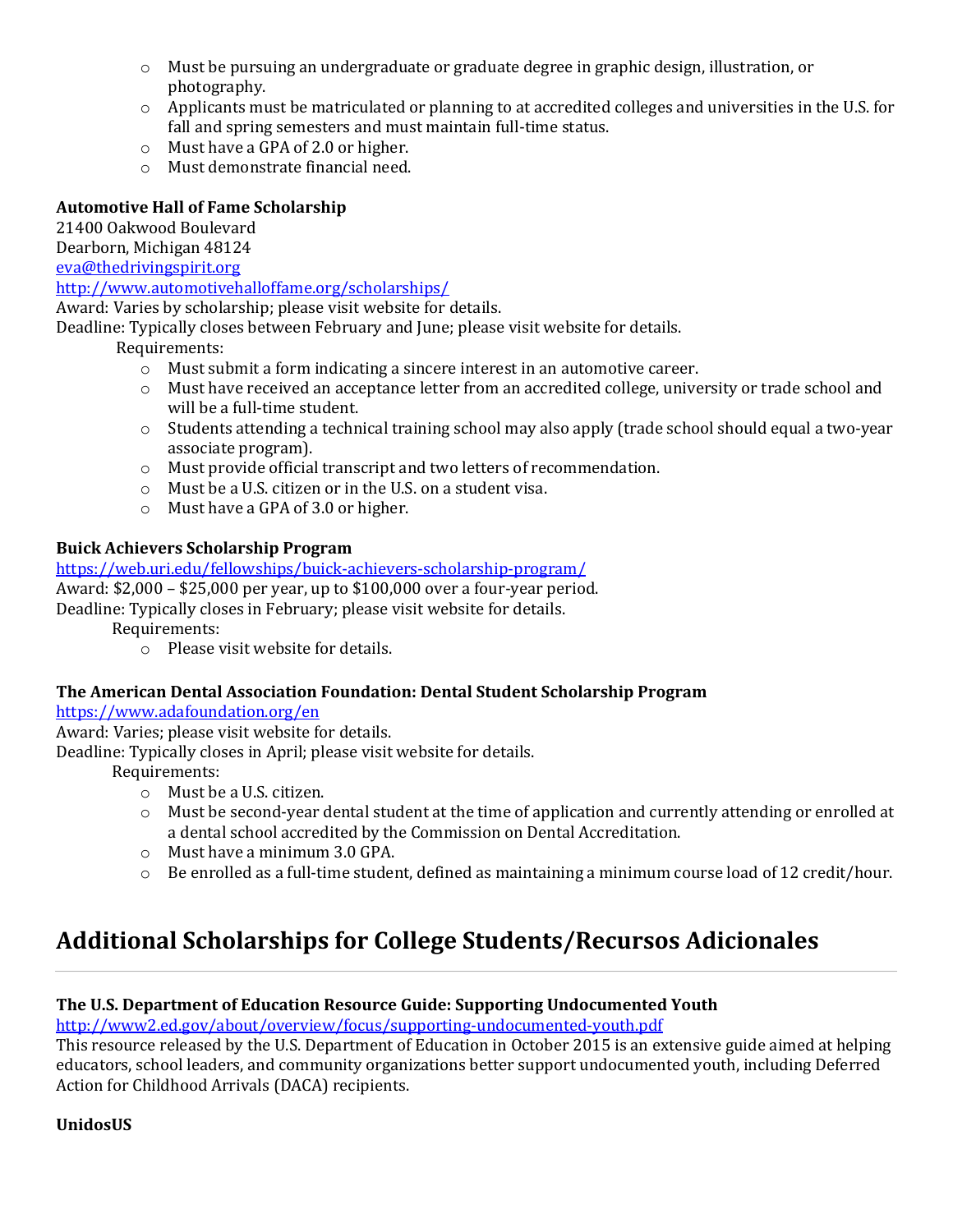#### http://www.unidosus.org/

View the "Keeping the Dream Alive: Resource Guide for Undocumented Students" for tips on resume writing and fundraising for college.

#### **Immigrants Rising**

#### www.immigrantsrising.org

This website provides a list of scholarships for qualified undocumented students in the San Francisco Bay area. The organization provides free legal case-analysis services for undocumented youth. To inquire, contact Jesus Flores at <u>legalintake@immigrantsrising.org</u>.

#### **Latino College Dollars**

#### www.latinocollegedollars.org

Visit this website for a database of scholarships for Latino college students, and information on how to plan and pay for college.

#### **Congressional Hispanic Caucus Institute Scholarship Database**

https://www.chcinextopp.net/

Visit this website for scholarship opportunities for Latino students with a history of performing public serviceoriented activities in the community.

#### **Office of Congresswoman Lucille Roybal-Allard Scholarship Directory**

http://roybal-allard.house.gov/students/

Visit this website for a list of scholarships, internship opportunities, fellowships, and links to other useful websites.

#### **Scholarships.com**

#### www.scholarships.com

Visit this website for tips on how to conduct a scholarship search; who to ask for help at your school; how to prepare your scholarship applications, including tips on writing the winning scholarship essay and creating a resume.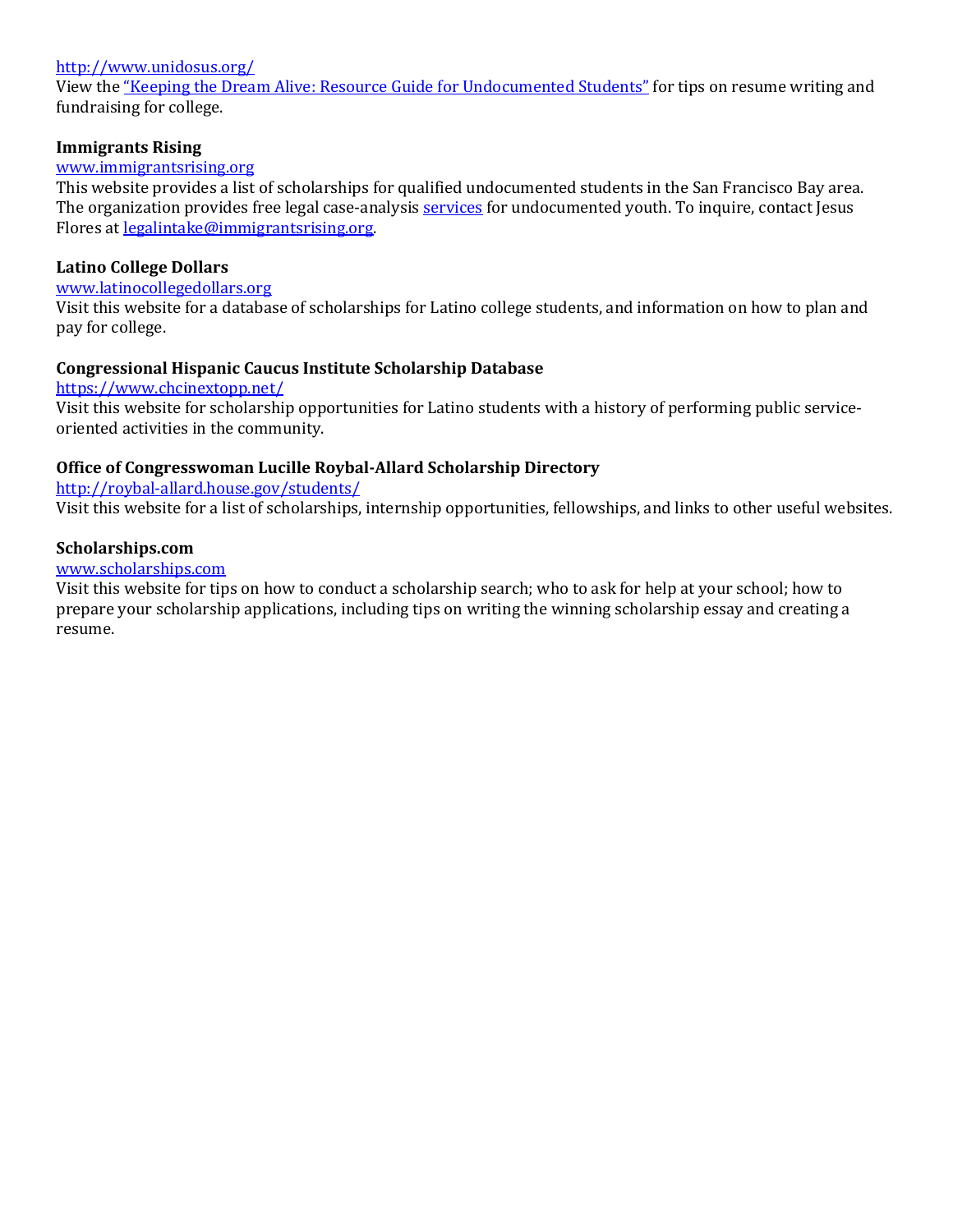## **BEYOND THE GRADES AND THE SAT1:**

The other things you need to apply for college!

## **1. "BRAG SHEET"**

- Start now—write down all activities and groups you've participated in while in high school, and be specific!
- Include on your list all of your activities and accomplishments by grade level:
	- $\circ$  Internships and volunteer work
	- o Jobs
	- o Sports teams
	- $\circ$  School clubs (leadership, student government, etc.)
	- $\circ$  Clubs outside of school (church/community youth groups, Boys and Girls Club etc.)
	- $\circ$  Performing arts, visual arts, band/orchestra, debate skills
	- $\circ$  Other important extracurricular involvement
- List separately all awards and recognitions you have received as an individual or as part of a group/team.
- Document the time period during which you participated in each activity listed:
	- $\circ$  Include a start date and an end date or if it's an ongoing activity.
- Write a short statement describing your role within each activity on your "brag sheet."

## **2. PERSONAL STATEMENTS**

- Look for sample personal statements online to get an idea of how a personal statement should be written.
- Draft a few personal statements as you enter your senior year.
- Ask a few other people to read your drafts and provide feedback.
- Modify your personal statements in order to use them for different applications.

## **3. LETTERS OF RECOMMENDATION (LOR)**

- Determine how many letters of recommendation you will need:
	- $\circ$  Which colleges/universities that you're applying to will require an LOR?
	- $\circ$  Of those colleges/universities—how many LORs does each request?
- Decide whom you will ask to write an LOR for you:
	- $\circ$  Ask yourself with whom you have a good professional relationship with? Who has seen your best work?
	- o Don't limit your recommenders to teachers only—think of internship/volunteer supervisors, bosses, and coaches!
- Inform your letter writers when the letter is due, and where and how the letter should be sent (should it be given to you, emailed to the university, etc.).

| College/University       | <b>How Many LOR?</b> | Who's agreed?                        | <b>LOR Due Date</b> |
|--------------------------|----------------------|--------------------------------------|---------------------|
| <b>Your First Choice</b> |                      | Mr. Riva and Ms.                     | Dec. 15             |
|                          |                      | Lova                                 |                     |
| A Great Choice           |                      | Mr. Riva                             | Dec. 31             |
| A Good Choice            | 2 (3 preferred)      | Mr. Riva, Ms. Loya<br>and Coach Vega | Jan. $1$            |

## Tip! Create a chart to help keep track of your letters of recommendation

## **4. TRANSCRIPT**

<sup>&</sup>lt;sup>1</sup> The SAT is a standardized test widely used for college admissions in the United States. Taking the SAT or its competitor, the ACT, is required for *freshman entry to many, but not all, universities in the United States. On March 5, 2014, the College Board announced that a redesigned version* of the SAT would be administered for the first time in 2016. The exam will revert to the 1600-point scale, the essay will be optional, and students will have three hours to take the exam plus 50 additional minutes to complete the essay.